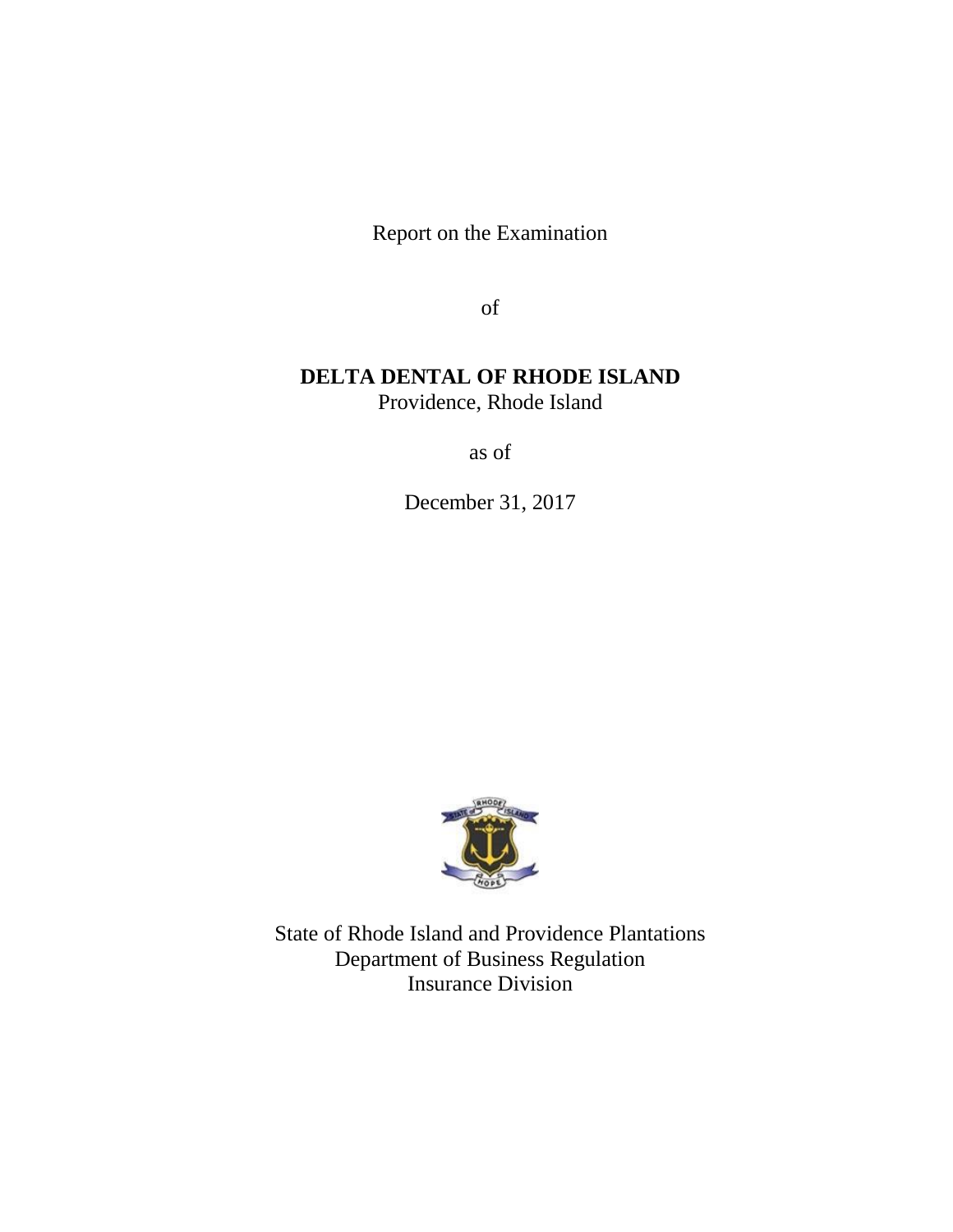

# **State of Rhode Island and Providence Plantations OFFICE OF THE HEALTH INSURANCE COMMISSIONER 1511 Pontiac Avenue, Bldg. 69-1 Cranston, Rhode Island 02920**

## **FINAL ORDER (OHIC)**

*The attached Report of Examination as of December 31, 2017, of the condition and affairs of DELTA DENTAL OF RHODE ISLAND, was recently completed by duly qualified examiners, pursuant to the provisions of the Rhode Island General Laws.*

*Due consideration has been given to the comments of the examiners regarding the operation of the Company and its financial condition, as reflected in the report.*

*Itis therefore ORDERED that said Report be, and it is hereby, adopted and filed and made an official record of this Department as of this date.*

*DEPARTMENT OF BUSINESS REGULATION*

marie Vitarin

*Marie L. Ganim, PhD*

*Health Insurance Commissioner*

DATED:  $11/12018$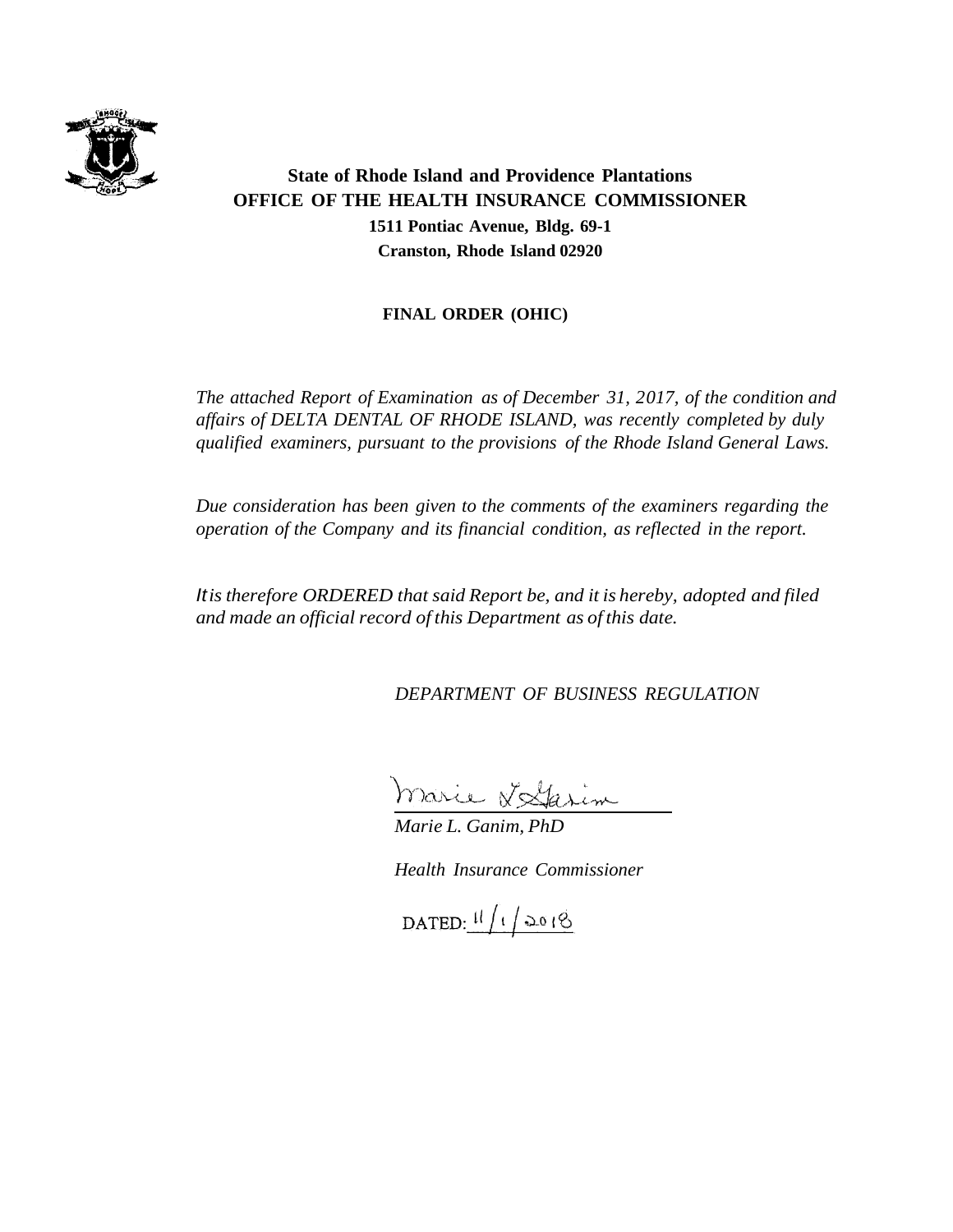# **TABLE OF CONTENTS**

|                                                           | Page           |
|-----------------------------------------------------------|----------------|
|                                                           | 1              |
|                                                           |                |
|                                                           | 3              |
|                                                           | $\overline{4}$ |
|                                                           | 4              |
|                                                           | 5              |
|                                                           | 7              |
|                                                           | 8              |
|                                                           | 8              |
|                                                           | 9              |
|                                                           | 9              |
|                                                           | 11             |
|                                                           | 15             |
|                                                           | 16             |
| Comparative Statement of Liabilities, Capital and Surplus | 17             |
|                                                           | 18             |
|                                                           | 19             |
|                                                           | 20             |
|                                                           | 21             |
|                                                           | 22             |
|                                                           | 22             |
|                                                           | 22             |
|                                                           | 23             |
|                                                           | 23             |
|                                                           | 24             |
|                                                           | 25             |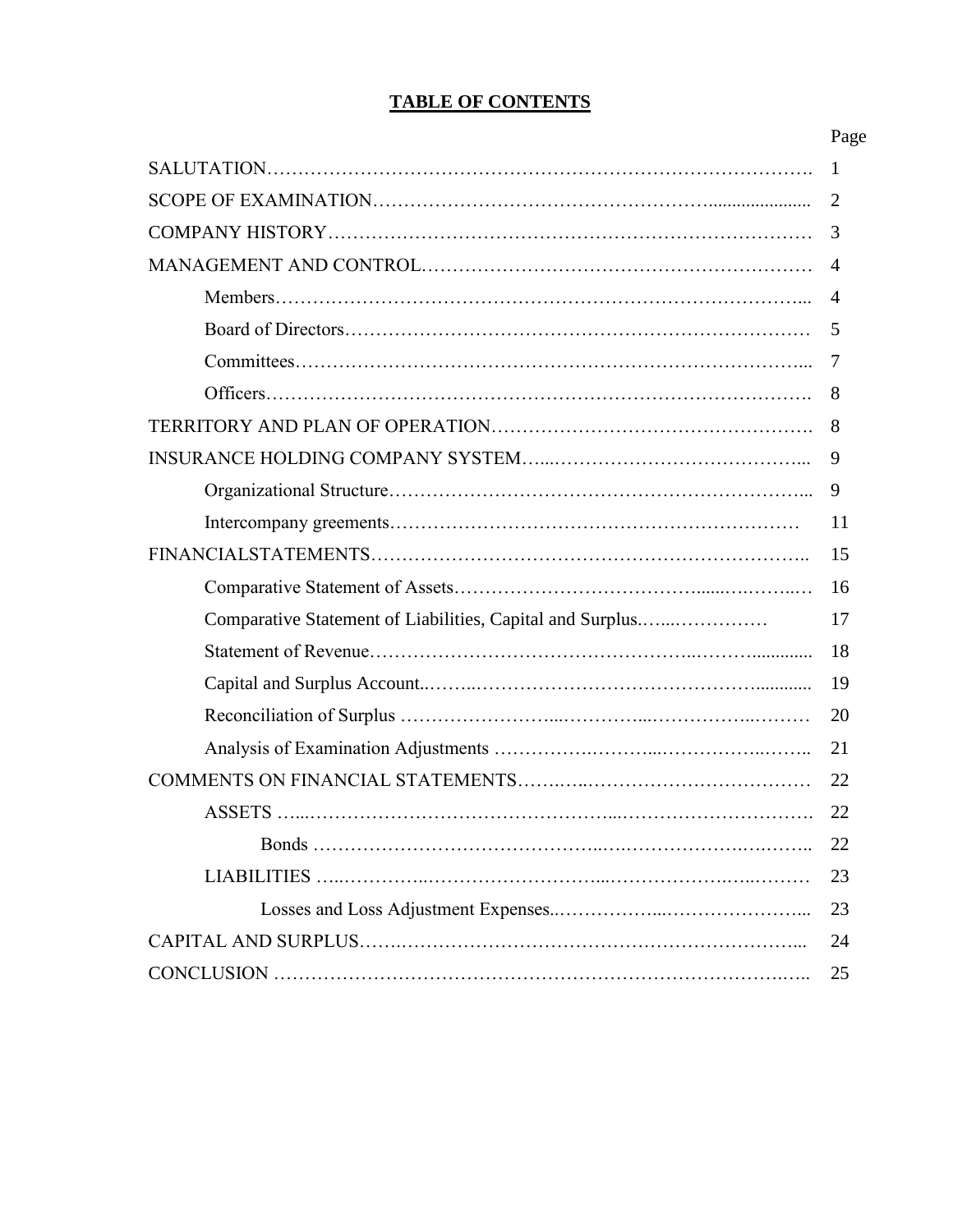August 10, 2018

Honorable Marie L. Ganim, PhD Health Insurance Commissioner State Of Rhode Island and Providence Plantations Office of the Health Insurance Commissioner 1511 Pontiac Ave Bldg 69-1 Cranston, RI 02920

Dear Commissioner Ganim:

In accordance with your instructions and pursuant to the provisions of Chapter 27-20.1-5 of the General Laws of the State of Rhode Island, an examination has been made as of December 31, 2017 of the financial condition and affairs of

# **DELTA DENTAL OF RHODE ISLAND**

at its home office located at 10 Charles Street, Providence, Rhode Island. The report of such examination is herewith submitted.

Delta Dental of Rhode Island, hereinafter referred to as "Delta Dental" or the "Company," was previously examined as of December 31, 2012. Both the current and prior examinations have been conducted by the Insurance Division of the State of Rhode Island ("Insurance Division").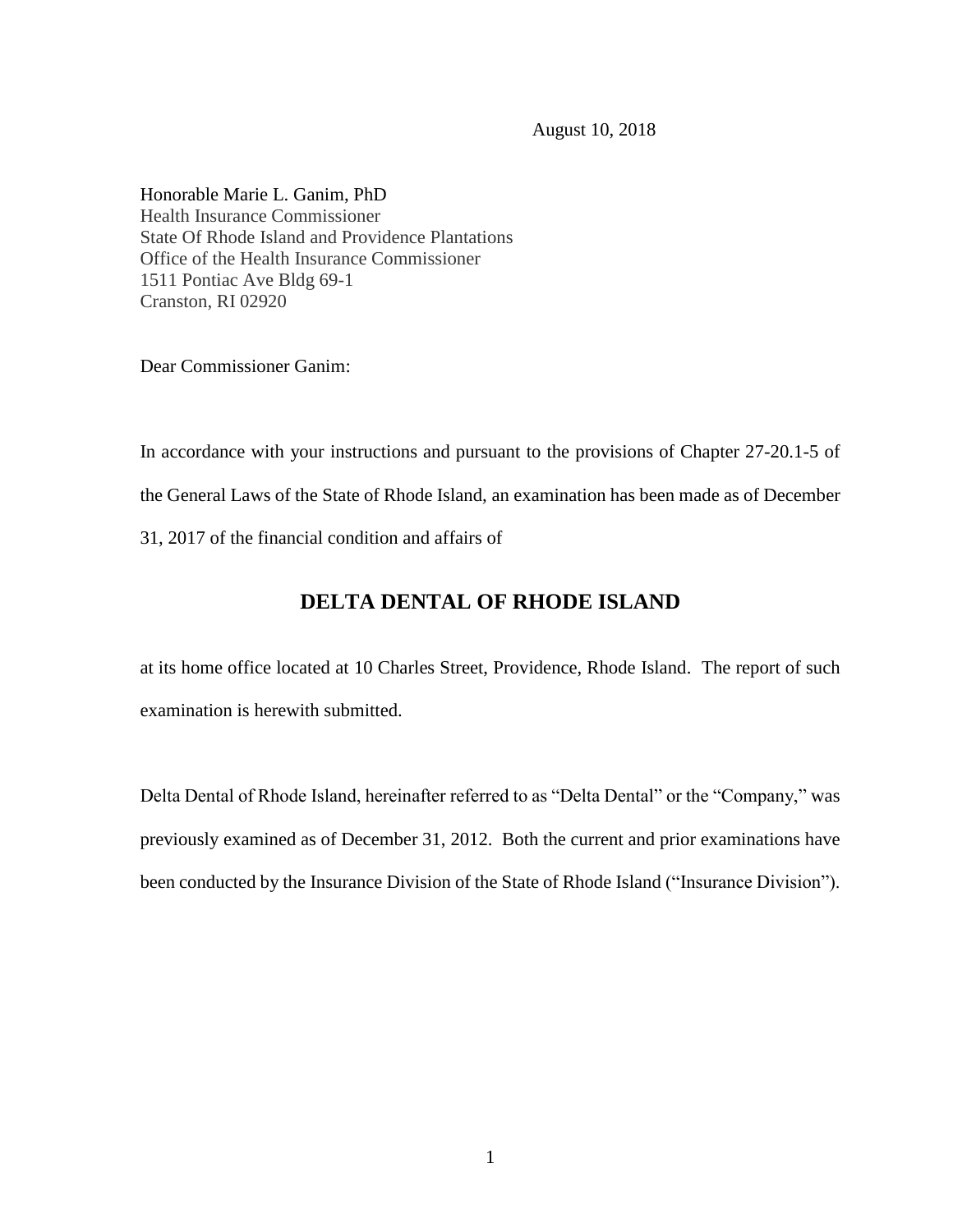#### **SCOPE OF EXAMINATION**

The last examination of the Companies covered the four-year period from January 1, 2009 through December 31, 2012. The current examination covered the five-year period from January 1, 2013 through December 31, 2017 and was performed in compliance with the abovementioned section of the General Laws of the State of Rhode Island, as amended. The current examination was conducted as a full scope risk-focused examination in accordance with the National Association of Insurance Commissioners ("NAIC") *Financial Condition Examiners Handbook* ("Handbook"),

The Handbook requires that we plan and perform the examination to evaluate the financial condition, assess corporate governance, identify current and prospective risks of the Company and evaluate system controls and procedures used to mitigate those risks. An examination also includes identifying and evaluating significant risks that could cause an insurer's surplus to be materially misstated both currently and prospectively.

All accounts and activities of the Company were considered in accordance with the riskfocused examination process. This may include assessing significant estimates made by management and evaluating management's compliance with Statutory Accounting Principles. The examination does not attest to the fair presentation of the financial statements included herein. If, during the course of the examination an adjustment is identified, the impact of such adjustment will be documented separately following the Company's financial statements. This examination report includes significant findings of fact, and general information about the insurer and its financial condition. There may be other items identified during the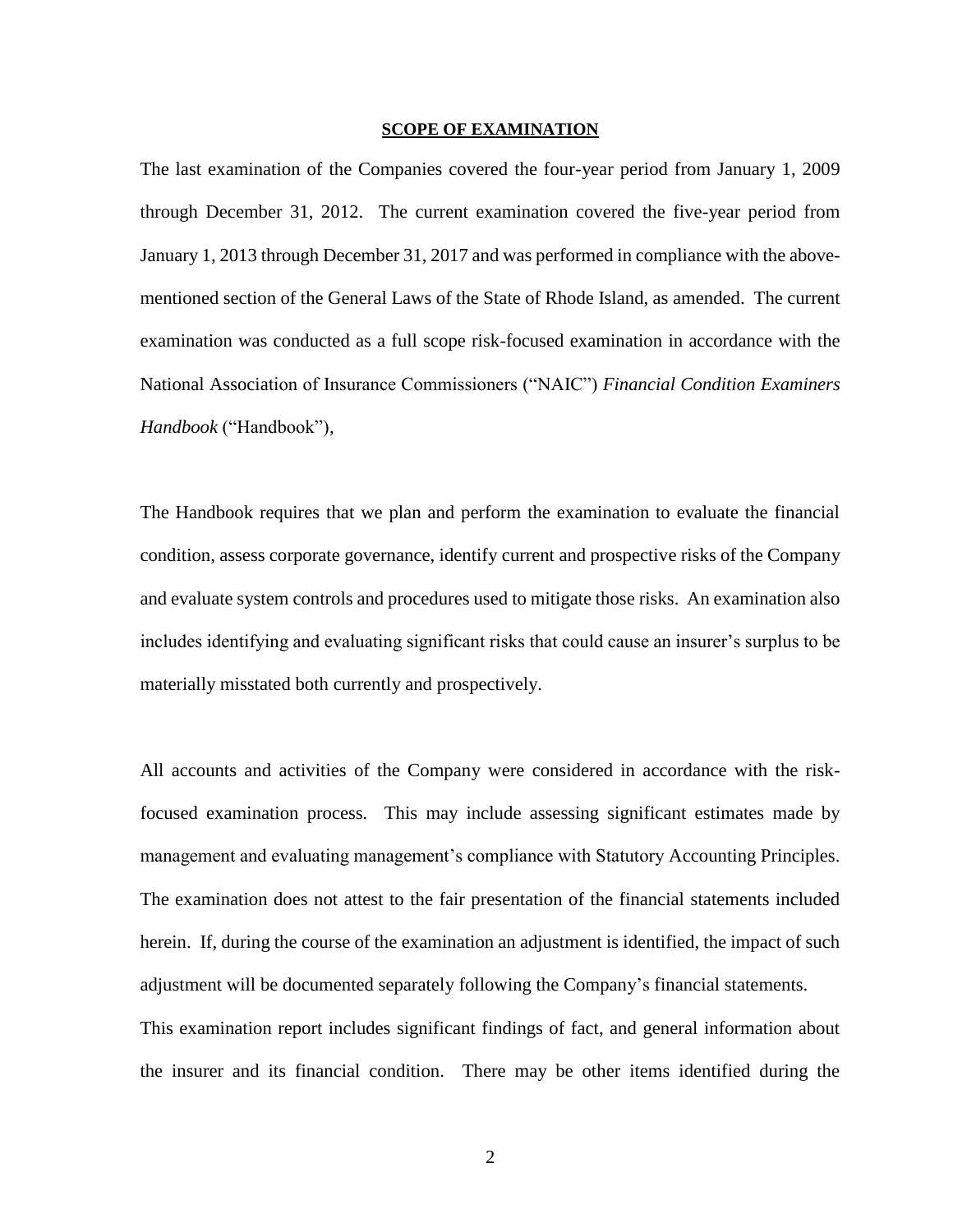examination that, due to their nature (e.g. subjective conclusions, proprietary information, etc.) are not included within the examination report but separately communicated to other regulators and/or the Company.

At December 31, 2017, the Company is the ultimate parent of Altus Dental Insurance Company, Inc. ("Altus Dental"). Altus Dental is a Rhode Island domestic insurer and is licensed to transact insurance in the State of Rhode Island and the Commonwealth of Massachusetts. An examination of Altus Dental Insurance Company was conducted concurrently with this examination, with a report thereon submitted under separate cover.

#### **COMPANY HISTORY**

The Company was organized as a nonprofit dental service corporation on October 22, 1959, under the provisions of an Enabling Act as amended in 1978 by the General Assembly of the State of Rhode Island.

The Company commenced business on April 1, 1966 as the Rhode Island State Dental Service Corporation under non-business Articles of Association, for the purpose of increasing the extent to which voluntary insurance against and indemnity for the cost of dental care is made available to the people of the State of Rhode Island.

On April 27, 1978, the Company's name was changed to Delta Dental of Rhode Island under an amendment to the Articles of Association. On January 14, 1993, upon termination of an Administrative Agreement with Blue Cross and Blue Shield of Rhode Island, the Company assumed responsibility for directing all of its own corporate activities.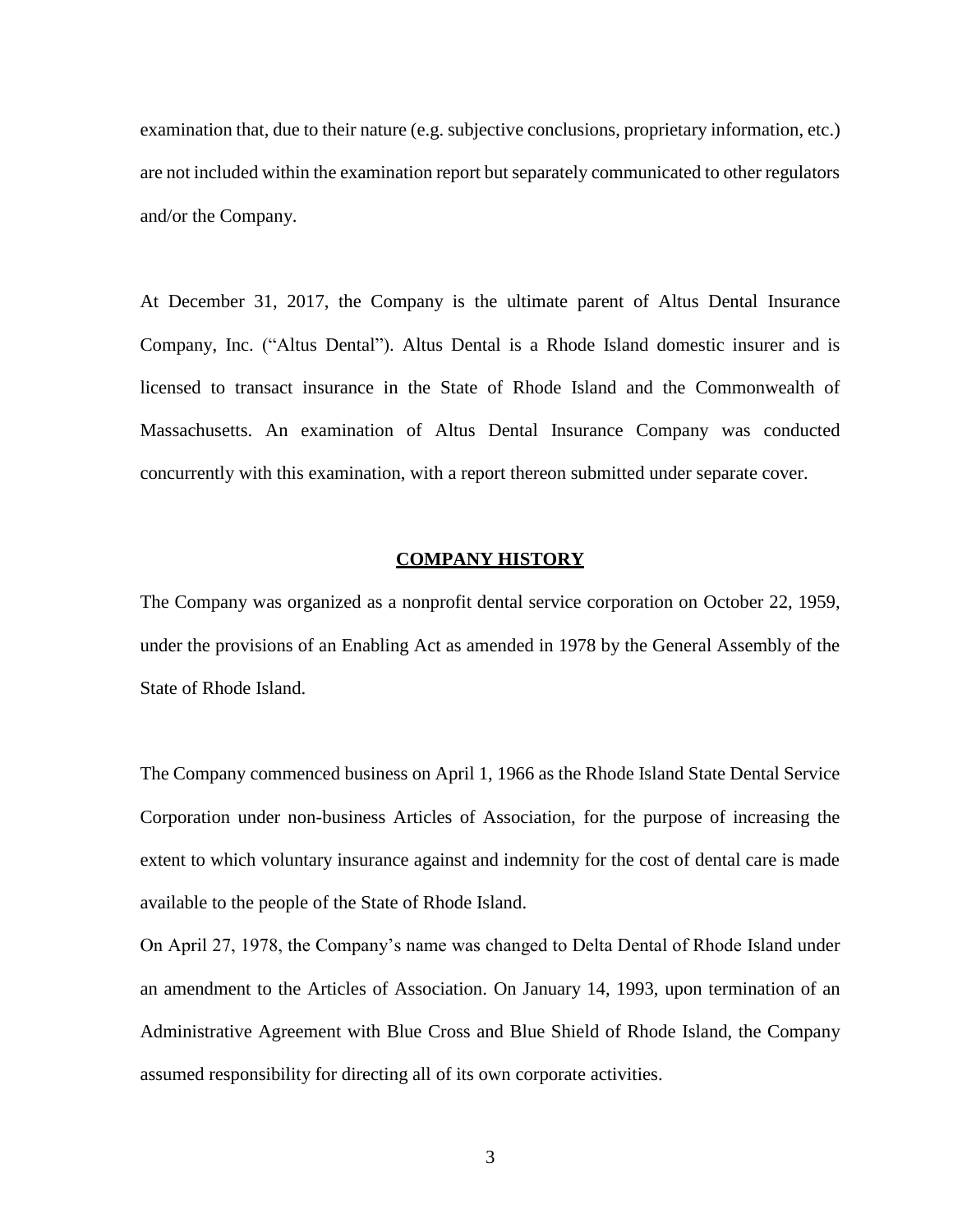#### **MANAGEMENT AND CONTROL**

#### **Members**

The Company's Bylaws, as amended, stipulate that the members of the Company shall be comprised of those persons serving on the Board of Directors and such other persons comprised of both dentists and public members who are not dentists or dental auxiliary personnel. The membership shall be fixed at not less than sixty (60) or more than ninety (90). Members shall be elected so as to provide as nearly as possible for equal groups of members whose terms expire in one, two and three years provided, however, that public Members, including directors, who are not dentists or persons otherwise associated with the practice of dentistry, shall at all times comprise the majority of the membership. Dentists who are directors, shall at all times comprise a minority of the membership. The membership shall be structured such that at least two-thirds (2/3) of the Members reside in or are employed in the State of Rhode Island.

The Bylaws also provide that the annual meeting of its Members shall be held each year on a day fixed by the Board of Directors and at such place as the Board of Directors shall designate. Special meetings of the Members may be called by the Chair and shall be called by the Chair on written request of a majority of the voting directors or one-third of the voting

Members of the Company. At every meeting of the Members, there shall be represented in person at least twenty-five percent (25%) of the Members to constitute a quorum.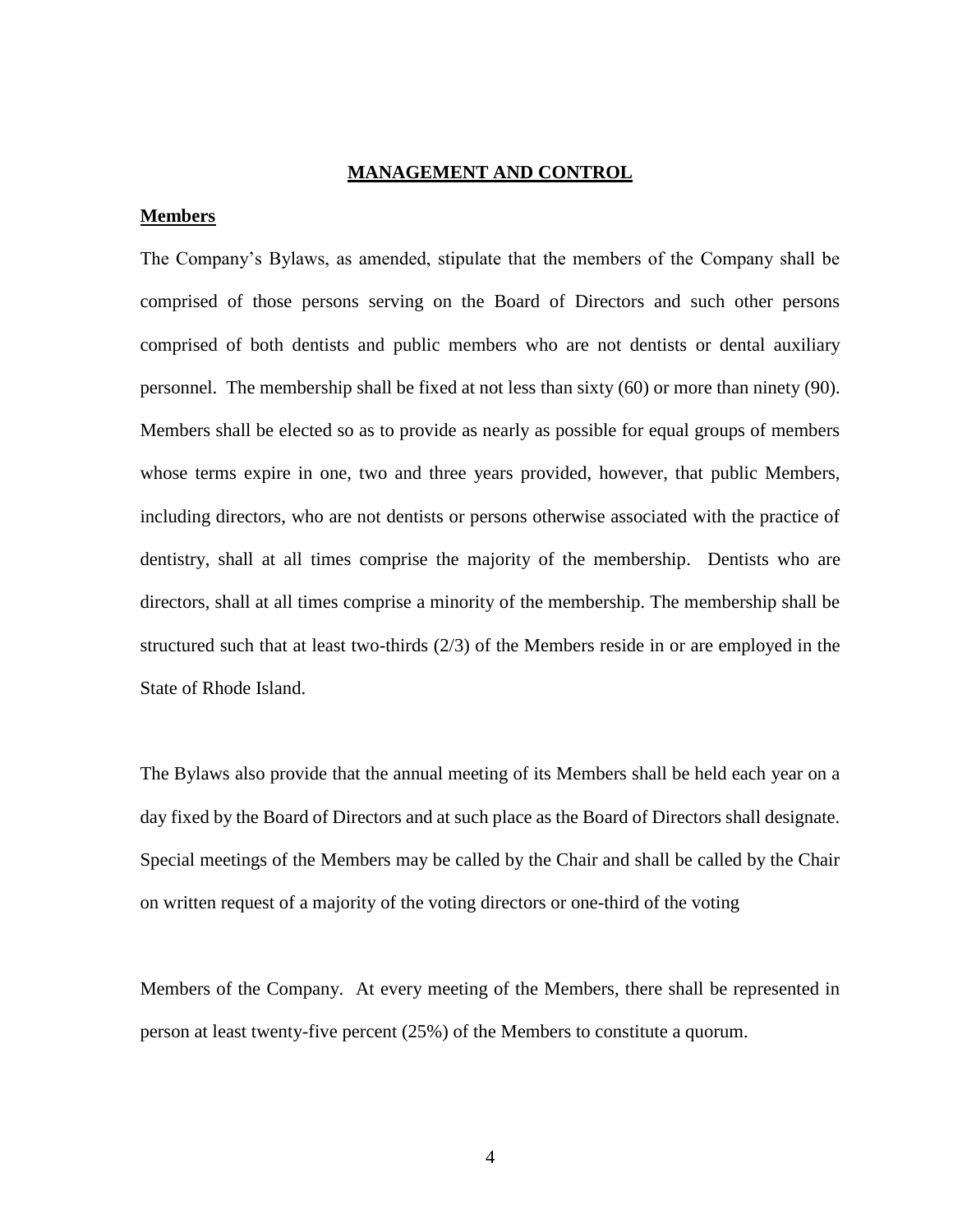#### **Board of Directors**

The Bylaws provide that the Board of Directors shall have supervision and control of the business, property, affairs and management of the Company. The Board of Directors shall be constituted such that a majority comprised of no less than two-thirds  $(2/3)$  of the voting directors are public members who are not otherwise associated with the profession of dentistry.

At each annual meeting, the Members of the Company shall elect one-third (1/3) of the directors from each group of directors (public members who are not otherwise associated with the profession of dentistry and dentists) to hold office for a term of three (3) years, staggered so that one-third (1/3) expire each year. Individuals who are directors, corporate members, consultants, officers or employees of direct competitors of Delta Dental are excluded from eligibility for service on the Board of Directors. In all cases, directors shall serve until their successors are elected and qualified.

Vacancies in the Board of Directors occurring from any cause may be filled for the unexpired term by the Board of Director's provided that the requirement of each group's participation is adhered to. No director shall be elected to more than three consecutive three-year terms; and no director shall serve a new term if such service would result in more than twelve consecutive years of service as a director.

The officers of the Board of Directors shall include a Chair of the Board of Directors and a Vice-Chair of the Board of Directors. At least one of these officers of the Board shall be a public member not otherwise associated with the profession of dentistry.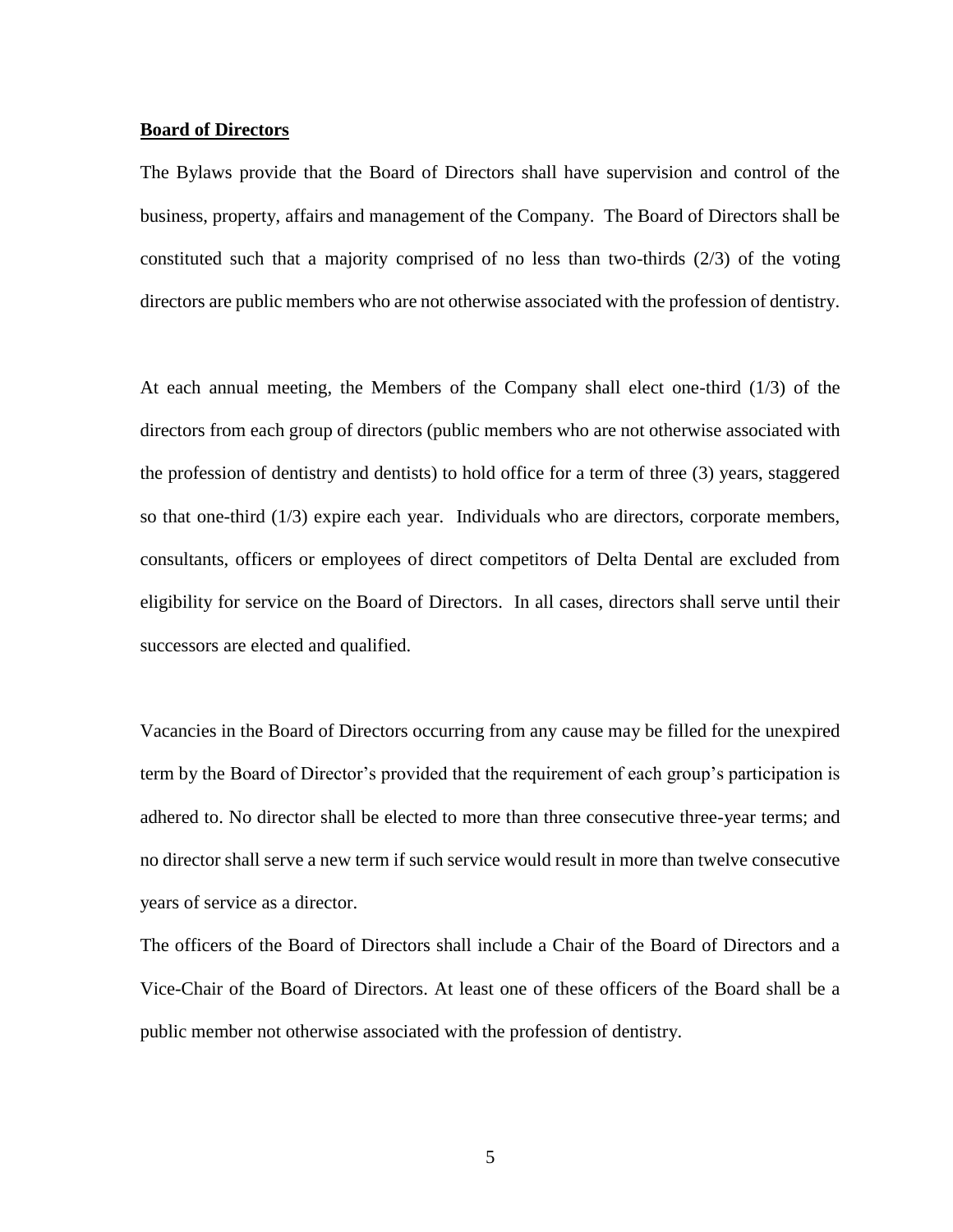The Board of Directors shall hold an annual meeting following the annual meeting of the Members of the Company, or any special meeting of the Members held in lieu thereof. Regular meetings shall be held at such times and places as the Board shall determine. Special meetings may be called at any time by the Chair and shall be called by the Chair upon written request of at least one-third (1/3) of the voting directors, or on written request of the President and Chief Executive Officer.

A majority of the members of the Board of Directors shall constitute a quorum for a meeting of the Board of Directors. If at any meeting less than a quorum shall be present, a majority of those present may adjourn the meeting.

| <b>Name</b>            | <b>Business Affiliation</b>                        | <b>Term</b>    |
|------------------------|----------------------------------------------------|----------------|
|                        |                                                    | <b>Expires</b> |
| John Ruggieri,         | Senior Vice President and CFO, Gilbane             | 2021           |
| Chairman               |                                                    |                |
| Joseph MarcAurele,     | Chairman & CEO, The Washington Trust Company       | 2019           |
| Vice Chairman          |                                                    |                |
| Dr. Thomas Enright     | Dentist, DMD                                       | 2020           |
| Julie Duffy            | Exec. Vice President, Human Resources, Textron     | 2019           |
| Francis J. Flynn       | President, Rhode Island Federation of Teachers and | 2020           |
|                        | <b>Health Professionals</b>                        |                |
| <b>Edwin Santos</b>    | Chairman, CharterCare Health Partners              | 2020           |
| <b>Edward Handy</b>    | President & COO, The Washington Trust Company      | 2021           |
| William Foulkes        | Faculty, Rhode Island School of Design             | 2020           |
| Johnathan Hall         | COO, FM Global                                     | 2019           |
| Linda R. McGoldrick    | Non Exec. Chairman, Financial Health Association   | 2021           |
|                        | International                                      |                |
| Mark Shaw              | Chairman, AAA Northeast                            | 2020           |
| Cynthia S. Reed        | President & CEO, LTR Holdings LLC                  | 2018           |
| Mark Paulhus           | Exec. Vice President, Citizens Asset Finance Inc.  | 2019           |
| James Rosati           | Retired Pres. & CEO, Beacon Mutual Insurance       | 2019           |
| Vanessa Toledo-Vickers | Owner, Virtual Marketing Associates, Inc.          | 2018           |

The members of the Board of Directors serving at December 31, 2017 are as follows: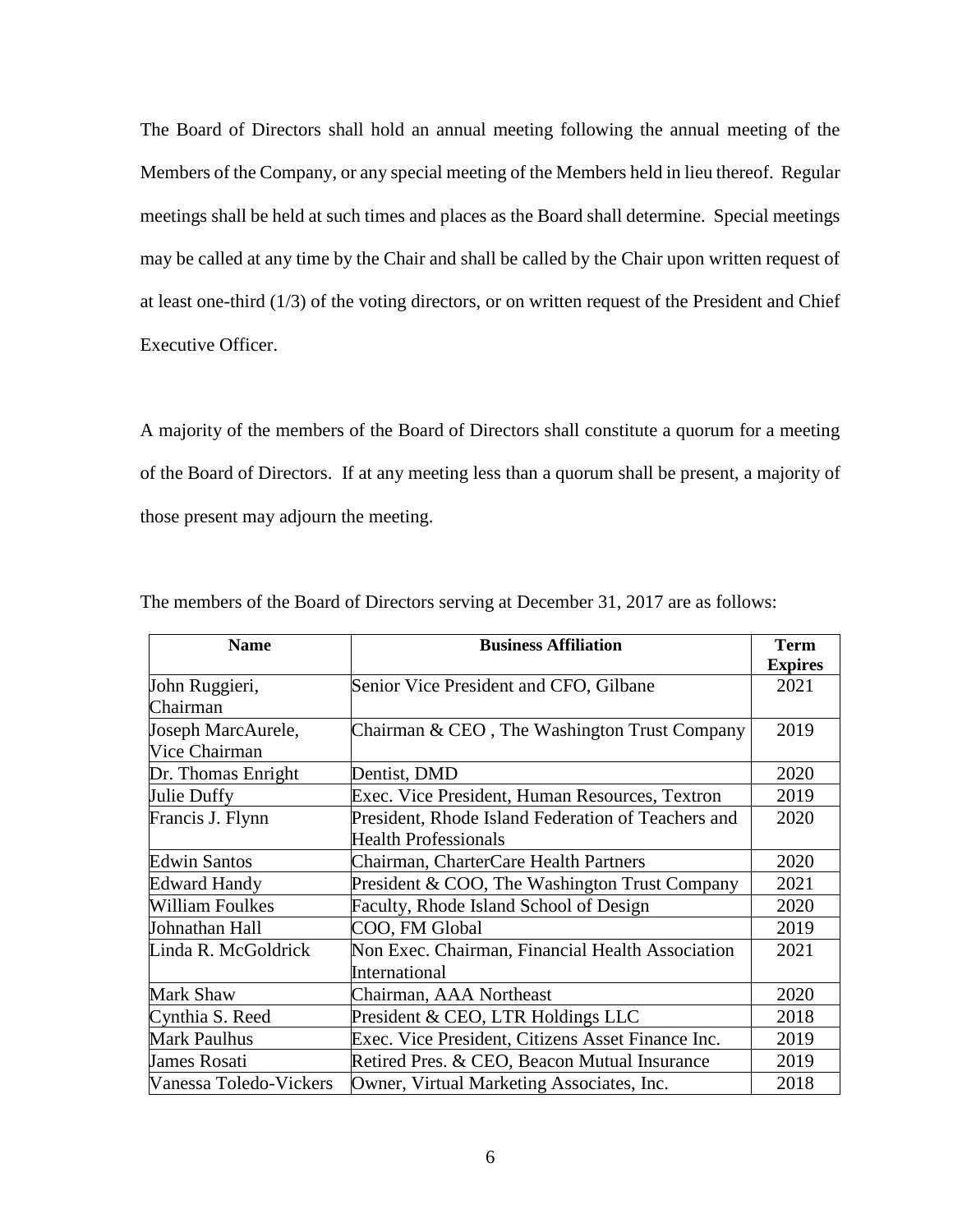### **Committees**

Pursuant to the Bylaws, the Board of Directors shall appoint annually, four standing committees including a Governance Committee, Finance and Audit Committee, Appeals Committee, Compensation Committee and such other committees as it may deem appropriate. The Board of Directors shall determine the size of each standing committee annually; however, no standing committee shall have fewer than five (5) members. With the exception of the Appeals Committee, a majority comprised of no less than two-thirds (2/3) of the members of each standing committee shall be public members who are not otherwise associated with the profession of dentistry. A majority of the Appeals Committee shall be public members who are not otherwise associated with the profession of dentistry.

The standing committees consisted of the following members at December 31, 2017:

James Rosati, Chairman Edward Handy, Chairman Julie Duffy William Foulkes Joseph J. MarcAurele Jonathan Hall Cynthia S. Reed Linda McGoldrick John Ruggieri Marc Paulhus Mark Shaw Cynthia S. Reed Vanessa Toledo-Vickers Edwin J. Santos

## **Governance Committee Finance and Audit Committee**

Vanessa Toledo-Vickers, Chairman John Ruggieri, Chairman Julie Duffy Edward Handy Thomas Enright, DMD Joseph J. MarcAurele Francis J. Flynn James Rosati William Foulkes Edwin J. Santos

#### **Appeals Committee Compensation Committee**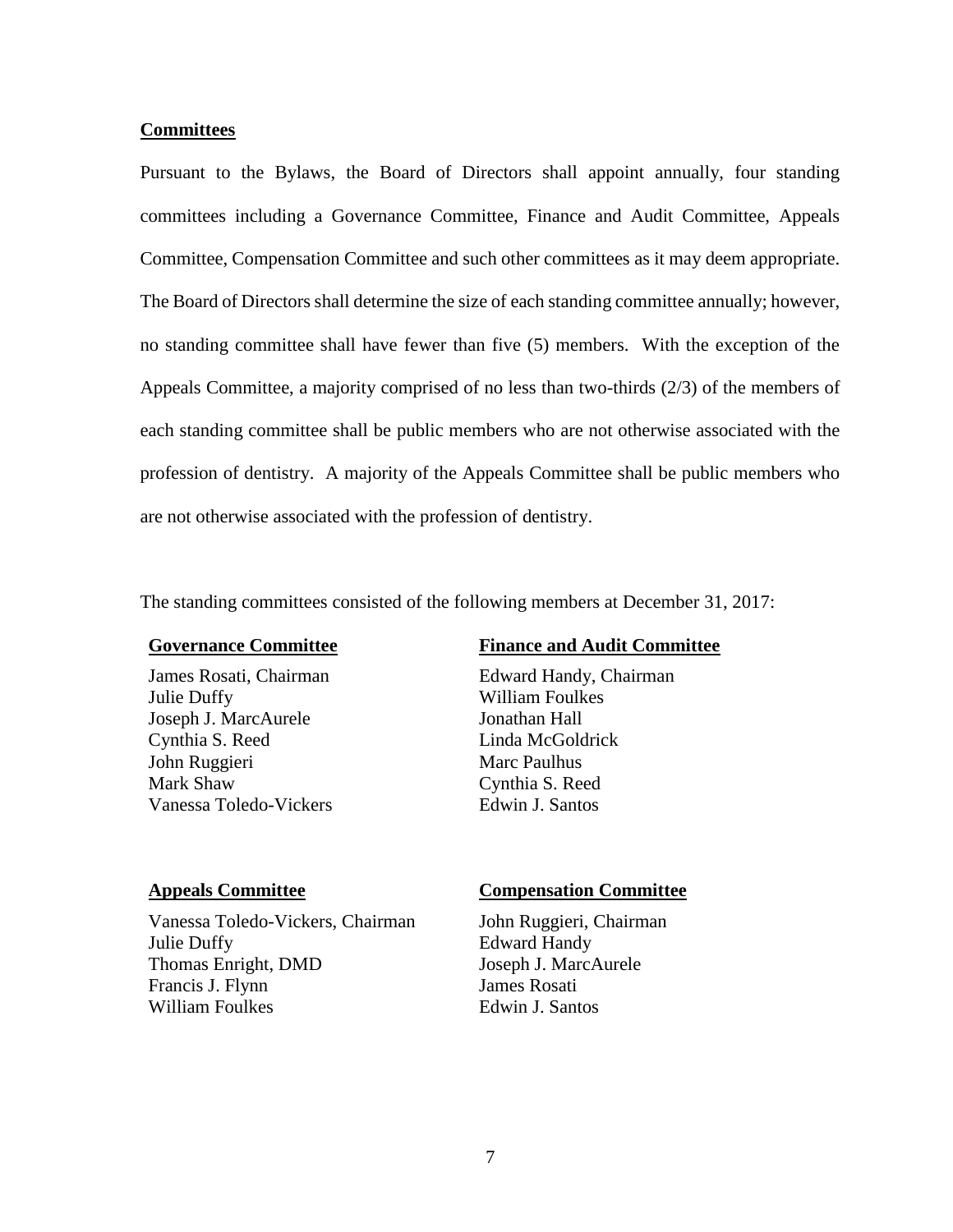### **Officers**

The Bylaws provide that the officers of the Company shall be elected annually by the Board of Directors and shall consist of a President, a Secretary and a Treasurer. The board may appoint such other officers and agents as it may deem necessary, including but not limited to Executive or other Vice Presidents, Assistant Treasurers and Assistant Secretaries.

The officers serving, and their respective titles for Delta Dental of Rhode Island and subsidiaries at December 31, 2017 are as follows:

| Joseph A. Nagle       | President and Chief Executive Officer<br>CEO - First Circle, Inc. |
|-----------------------|-------------------------------------------------------------------|
| Richard A. Fritz      | Chief Financial Officer, Vice President and Treasurer             |
| William Landry, Esq.  | Secretary                                                         |
| George Bedard         | <b>Assistant Treasurer and Controller</b>                         |
| Melissa Gennari       | Assistant Secretary and Director of Compliance                    |
| <b>Blaine Carroll</b> | President – First Circle, Inc.                                    |

### **TERRITORY AND PLAN OF OPERATION**

The Company offers prepaid dental care coverage to individuals and organizations wishing to provide such services to their employees and members on either a contributory or noncontributory basis.

The Company provides a broad array of dental benefit programs, with varying degrees of coverage for preventive, diagnostic and restorative services. Flexible dental plan options are available which offer customized dental benefits that meet the needs of employers and their employees.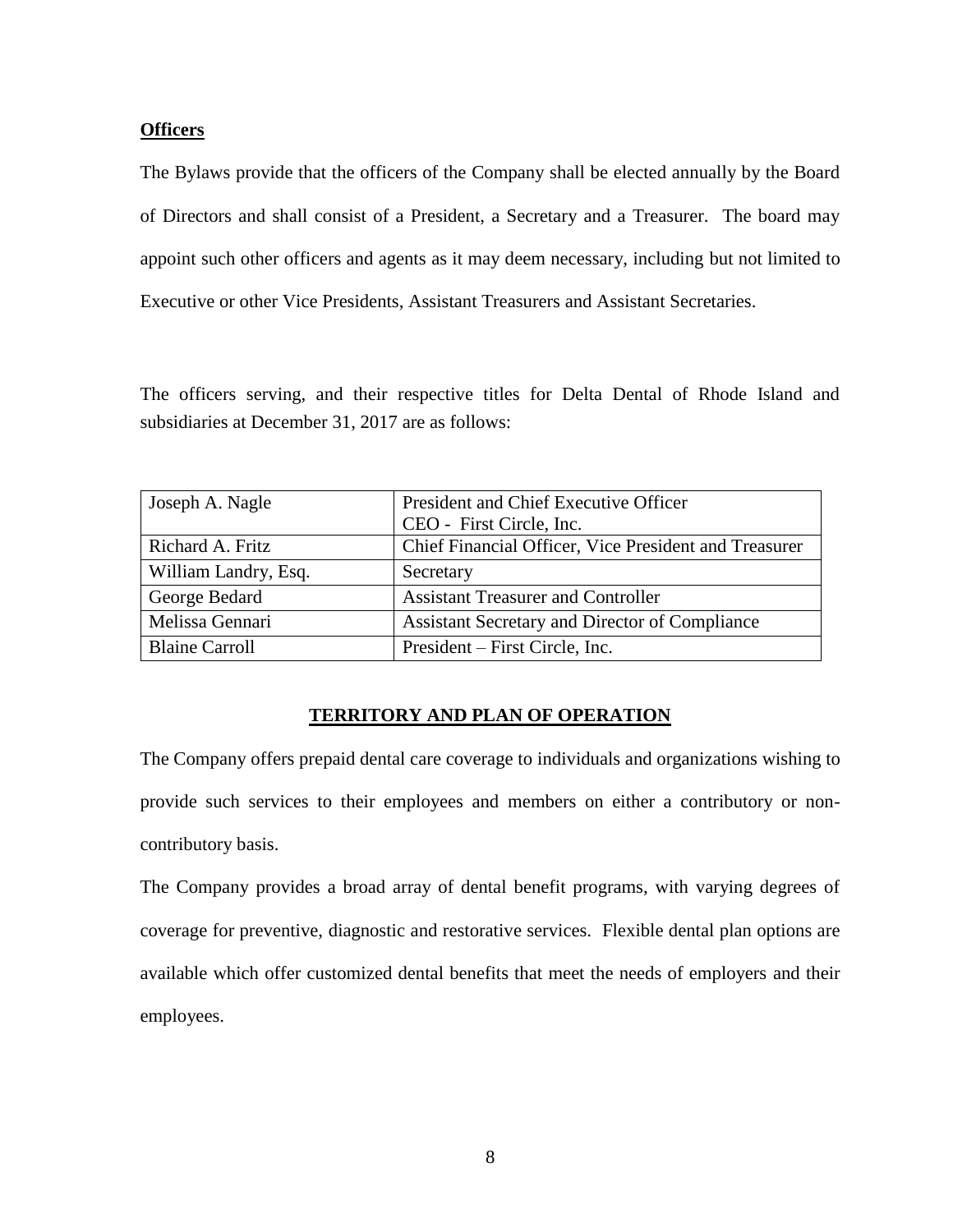Payments to participating dentists are based on an allowance established by the Company. Benefits are subject to a per calendar year maximum benefit ranging from \$500 to \$2,500 per covered person with a variety of deductibles.

Additional benefit levels are available only to groups providing the first level of coverage. The additional benefit riders are intended to supplement the first level contract and include more extensive dental services.

Delta Dental operates only within the State of Rhode Island. The Company's subsidiary, Altus Dental Insurance Company, Inc. (see Insurance Holding Company System section below) is a Rhode Island domestic insurer and is licensed to transact insurance in the State of Rhode Island and the Commonwealth of Massachusetts.

### **INSURANCE HOLDING COMPANY SYSTEM**

The Company, filed registration statements "Form B", "Form C" and "Form F" with the Rhode Island Insurance Division, for all years under examination, as required under Title 27, Chapter 35 of the Rhode Island General Laws entitled "Insurance Holding Company Systems."

#### **Organizational Structure**

At December 31, 2017, Delta Dental of Rhode Island is the ultimate parent in the holding company system. Delta Dental owns 100% of the issued and outstanding common capital stock of The Altus Group, Inc. Delta Dental is also the sole member of Altus Realty Company,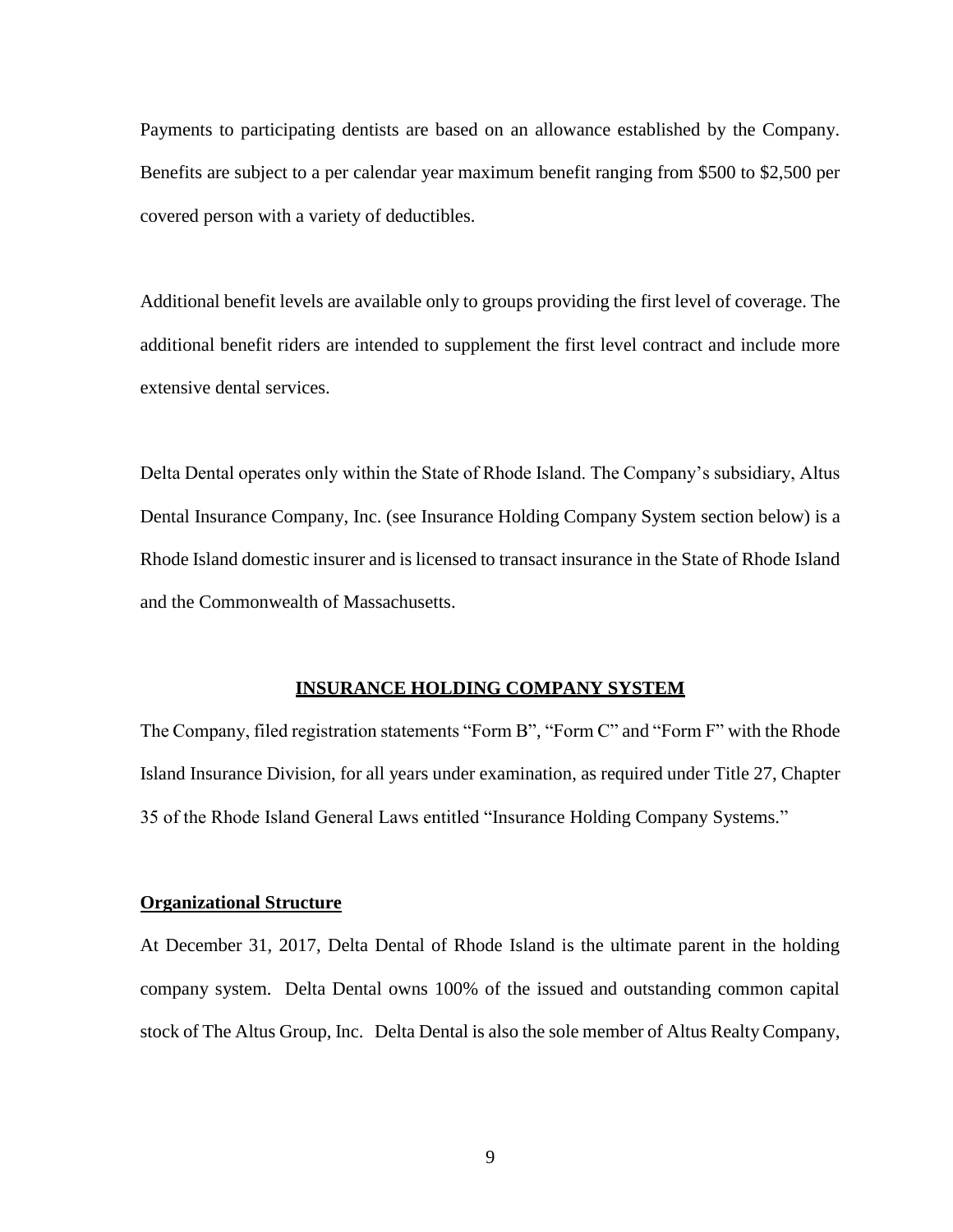Inc., a non-profit real estate holding company. A summary of the history and purpose of each wholly owned subsidiary of the Company follows:

The Altus Group, Inc. – In 1999, The Altus Group, Inc. and its wholly owned subsidiaries, Altus Dental Insurance Co., Inc., Altus Systems, Inc. and Altus Dental, Inc., were established by Delta Dental as for-profit entities. The purpose for forming these entities was to expand Delta Dental's offering of prepaid dental care coverage and other third party administrative services to organizations based outside of Rhode Island, particularly in the Massachusetts market. Altus Dental Insurance Company, Inc. is a Rhode Island domestic insurer and is licensed to transact insurance in the State of Rhode Island and the Commonwealth of Massachusetts.

The Altus Group subsequently added two additional for profit subsidiaries, Altus Ventures, Inc. and First Circle, Inc., which were capitalized with capital transfers from the reserves of Delta Dental of Rhode Island, the Ultimate Parent Company. These entities were formed to identify and assess strategic investment opportunities in addition to prepaid dental insurance; and to expand into other areas that are ancillary to the Company's core dental business.

Altus Realty Company, Inc. - In 2002, the Company formed Altus Realty Company, Inc., a non-profit real estate holding company pursuant to Section  $501(c)(2)$  of the Internal Revenue Code, for the sole purpose of acquiring, holding title to, and managing the home office building located at 10 Charles Street, Providence, Rhode Island. This building, which the Company has leased space in since 1997, is the principal office facility of the Company. Delta Dental and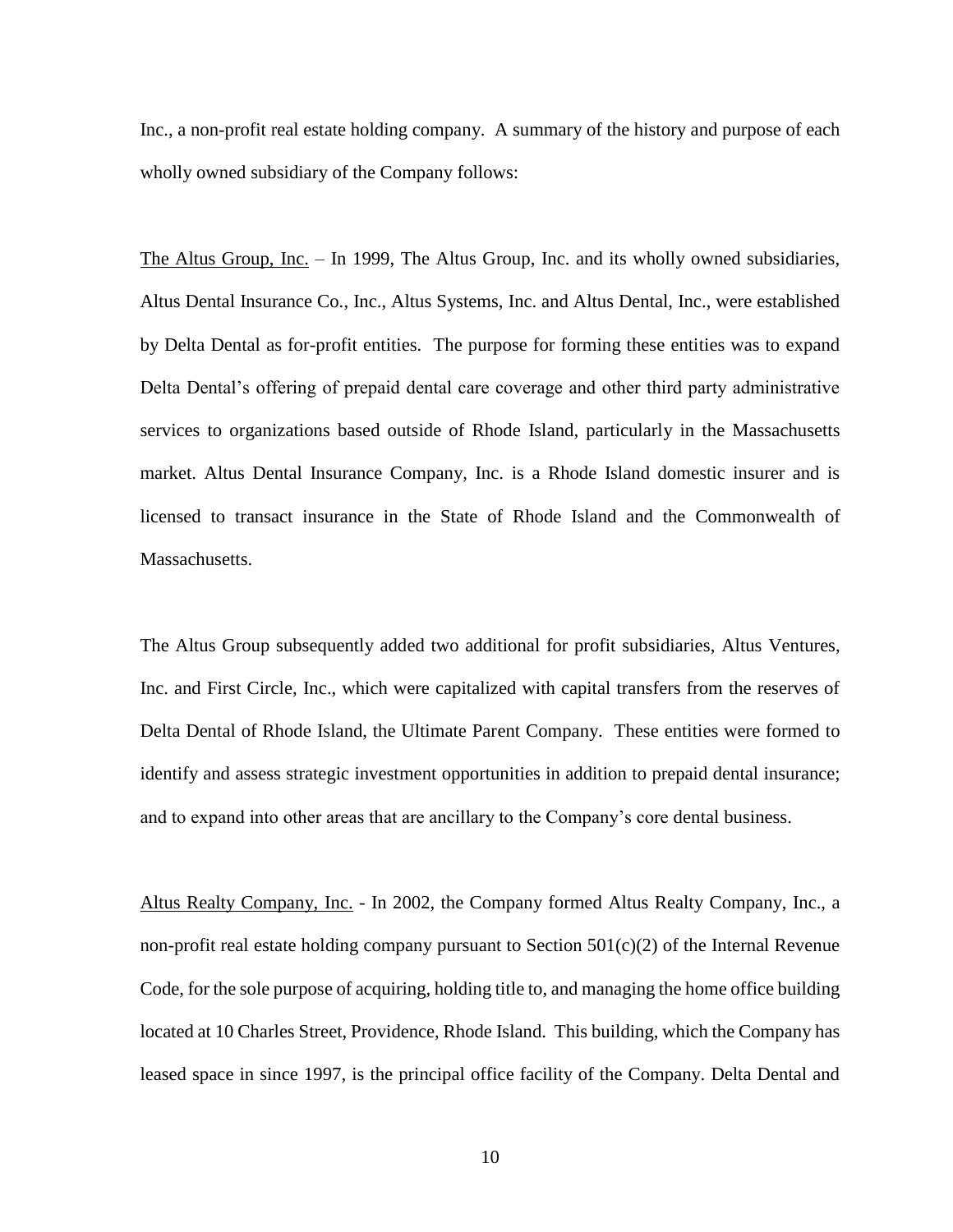subsidiaries presently rent approximately one half (1/2) of the existing space within the building.

All members of Delta Dental's Board of Directors represent the Board of Directors of all subsidiary entities.

The following presentation of the holding company system as of December 31, 2017 reflects the identities and interrelationships between the Company and its affiliates:



## **Inter-Company Agreements**

The following represents a summary of the intercompany agreements in-force between the

Company and its affiliates as of December 31, 2017:

*Funding Agreement – Altus Realty Company, Inc. Funding Agreement – The Altus Group, Inc. Funding Agreement – Altus Dental, Inc.*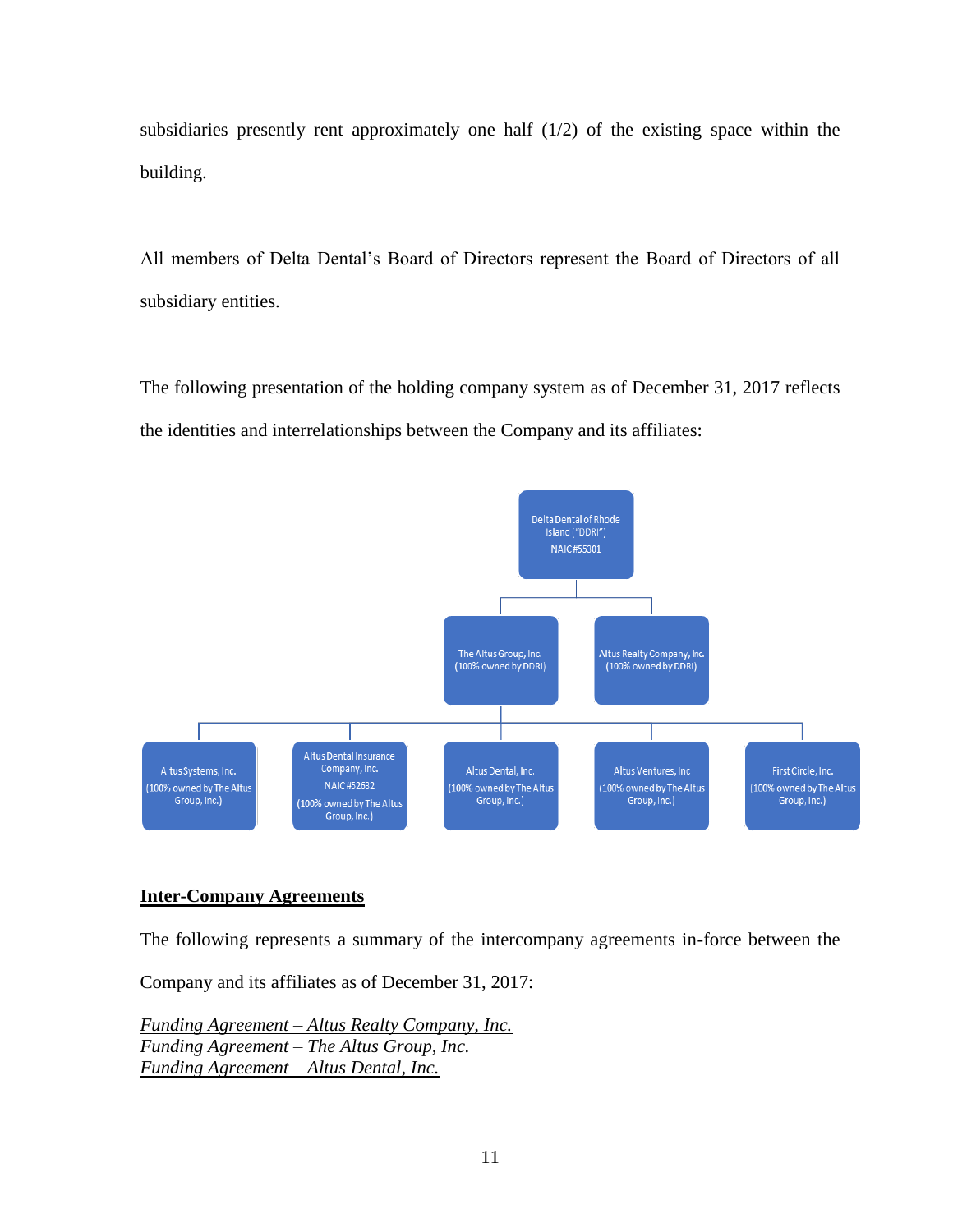Effective July 23, 2004, the Company entered into three separate Funding Agreements with Altus Realty Company, Inc., The Altus Group, Inc. and Altus Dental, Inc., (collectively, "the subsidiaries"), all direct or indirect wholly owned subsidiaries of the Company. Under the terms of the Funding Agreements, the Company shall advance funds to the subsidiaries to assist in the funding of their operations. With respect to funds advanced, interest shall accrue in favor of the Company at a rate of interest reasonably deemed by the Company to be a commercially reasonable rate corresponding to what an unrelated entity would be charged. Funds advanced shall be repaid by the subsidiaries to the Company, together with accrued interest, at such time as the subsidiaries are reasonably capable of making such repayment. From time to time, the Company shall collect excess cash held by the subsidiaries for purposes of investing the cash as part of the Company's investment portfolio in order to maximize investment returns. Interest income earned with respect of such funds shall be credited to the subsidiaries.

#### *Cost Sharing Agreement – Altus Dental Insurance Company, Inc.*

Effective July 23, 2004, the Company entered into a Cost Sharing Agreement with Altus Dental Insurance Company, Inc. ("ADIC") whereby the Company will provide ADIC with certain executive and managerial services and will provide access to contractual arrangements, vendors, facilities and equipment. Under the terms of the Cost Sharing Agreement, ADIC shall be responsible for all costs reasonably identified as being directly and solely attributable to ADIC. ADIC shall also be responsible for all indirect costs which are fairly allocable for the services, facilities and equipment provided, by application of generally accepted cost accounting principles and consultation with the Companies' auditors and legal counsel. The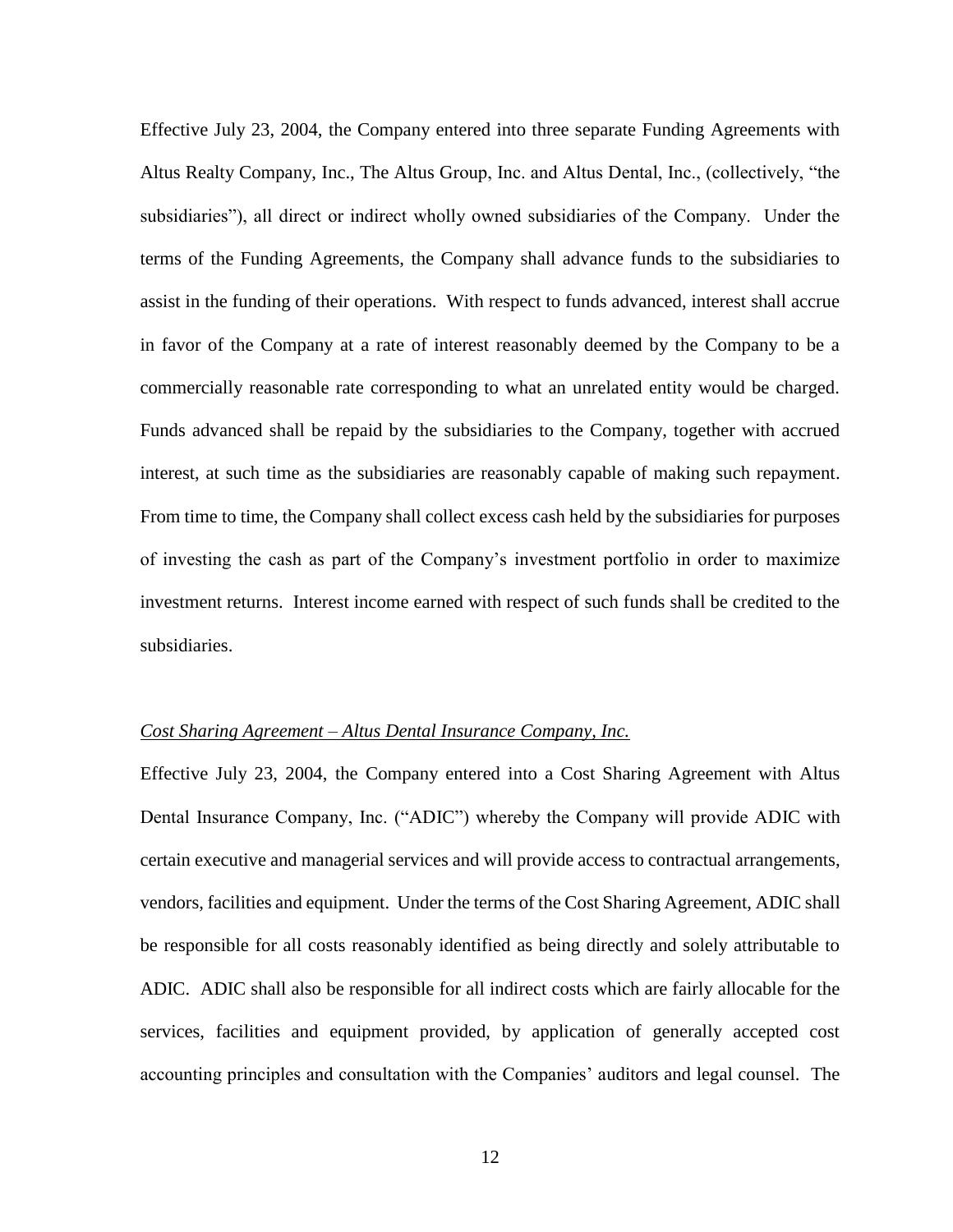fees charged to ADIC by the Company shall be accrued monthly and are payable on a quarterly basis. The Cost Sharing Agreement also stipulates that either party may have its excess cash invested in the investment portfolio of the other party in order to maximize investment returns. Interest earned with respect to such funds shall be credited to the party advancing such funds.

### *Cost Sharing Agreement – Altus Systems, Inc.*

Effective July 23, 2004, the Company entered into a Cost Sharing Agreement with Altus Systems, Inc. whereby Altus Systems, Inc. will provide the Company with certain operational and administrative services. Altus Systems, Inc. employs the operations staff that processes and performs customer service for both Delta Dental of Rhode Island and Altus Dental Insurance Company, Inc. Altus Systems Inc. costs are allocated proportionately to Delta Dental of Rhode Island and Altus Dental Insurance Company, Inc. Under the terms of the Cost Sharing Agreement, the Company shall be responsible for all costs reasonably identified as being directly and solely attributable to the Company. The Company shall also be responsible for all indirect costs which are fairly allocable for the services provided, by application of generally accepted cost accounting principles and consultation with the Companies' auditors and legal counsel. The fees charged to the Company by Altus Systems shall be accrued monthly and are payable on a quarterly basis. The Cost Sharing Agreement also stipulates that either party may have its excess cash invested in the investment portfolio of the other party in order to maximize investment returns. Interest earned with respect to such funds shall be credited to the party advancing such funds.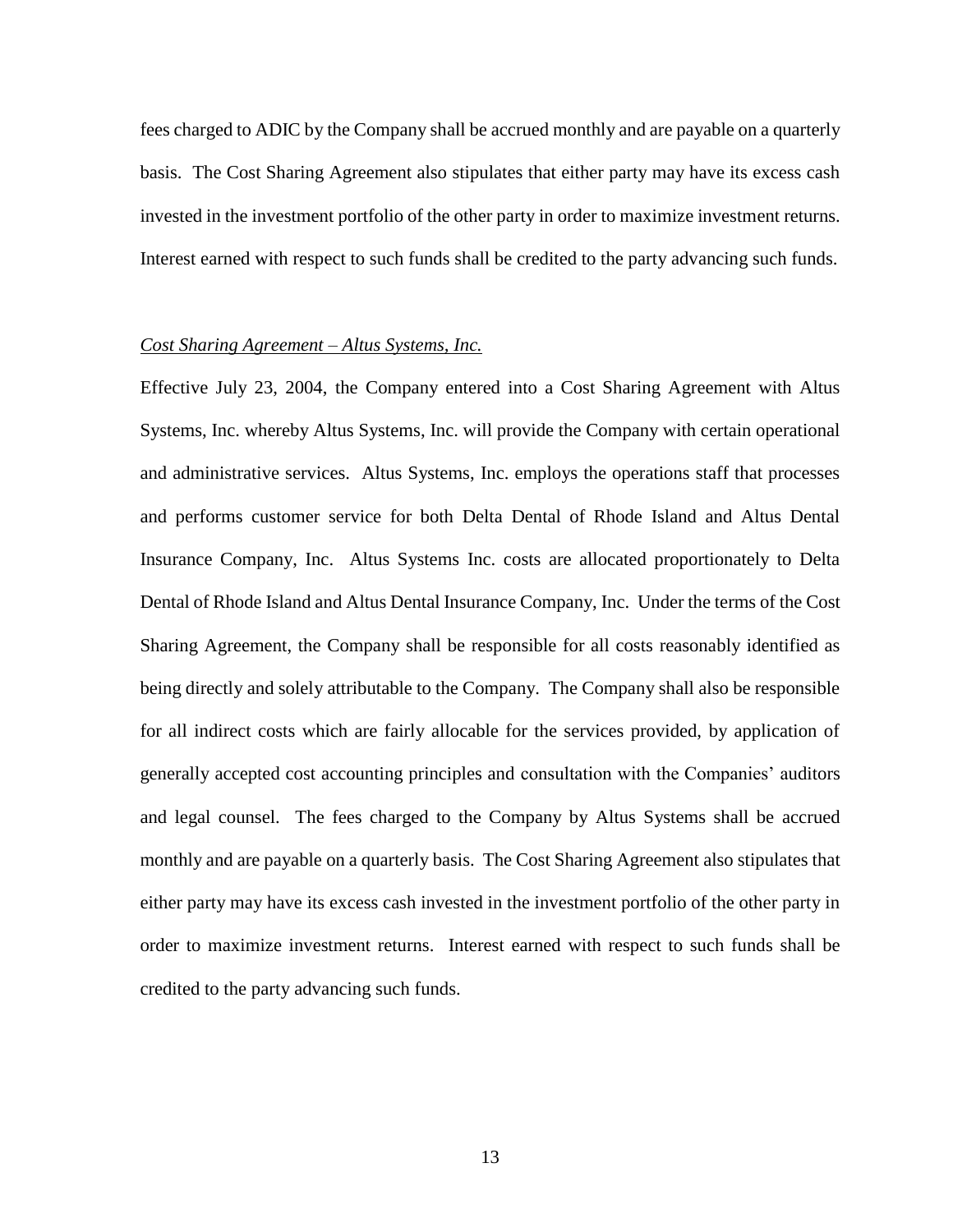### *Cost Sharing Agreement – First Circle, Inc.*

Effective January 1, 2017, the Company entered into a Cost Sharing Agreement with First Circle, Inc. ("FC") whereby the Company will provide FC with certain executive and managerial services and will provide access to contractual arrangements, vendors, facilities and equipment. Under the terms of the Cost Sharing Agreement, FC shall be responsible for all costs reasonably identified as being directly and solely attributable to FC. FC shall also be responsible for all indirect costs which are fairly allocable for the services, facilities and equipment provided, by application of generally accepted cost accounting principles and consultation with the Companies' auditors and legal counsel. The fees charged to FC by the Company shall be accrued monthly and are payable on a quarterly basis. The Cost Sharing Agreement also stipulates that either party may have its excess cash invested in the investment portfolio of the other party in order to maximize investment returns. Interest earned with respect to such funds shall be credited to the party advancing such funds.

#### *Unlimited Parental Guaranty*

On September 15, 2000, the Company issued an unlimited parental guaranty on behalf of Altus Dental Insurance Company, Inc. whereby all claims and obligations of ADIC to its subscribers and policyholders will be fully funded and satisfied by the Company in the event of any inability of Altus Dental to satisfy such claims and obligations. The unlimited parental guaranty became effective in September 2002 when Altus Dental began underwriting dental insurance in Massachusetts.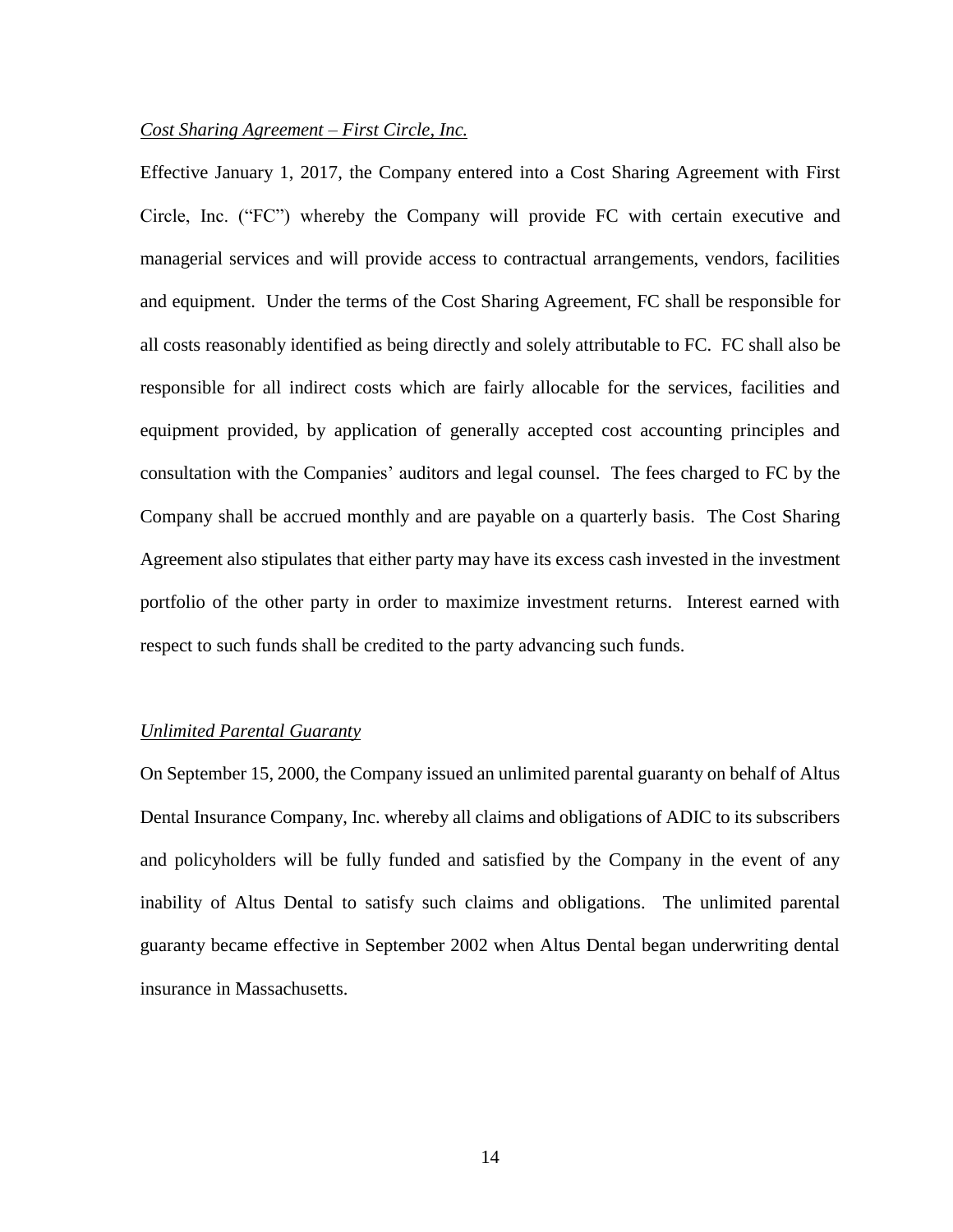## **FINANCIAL STATEMENTS**

The results of the examination are set forth in the following exhibits and schedules:

Comparative Statement of Assets December 31, 2017 and December 31, 2012

Comparative Statement of Liabilities, Capital and Surplus December 31, 2017 and December 31, 2012

> Statement of Revenue Year ended December 31, 2017

Capital and Surplus Account December 31, 2016 to December 31, 2017

Reconciliation of Surplus December 31, 2012 to December 31, 2017

Analysis of Examination Adjustments December 31, 2017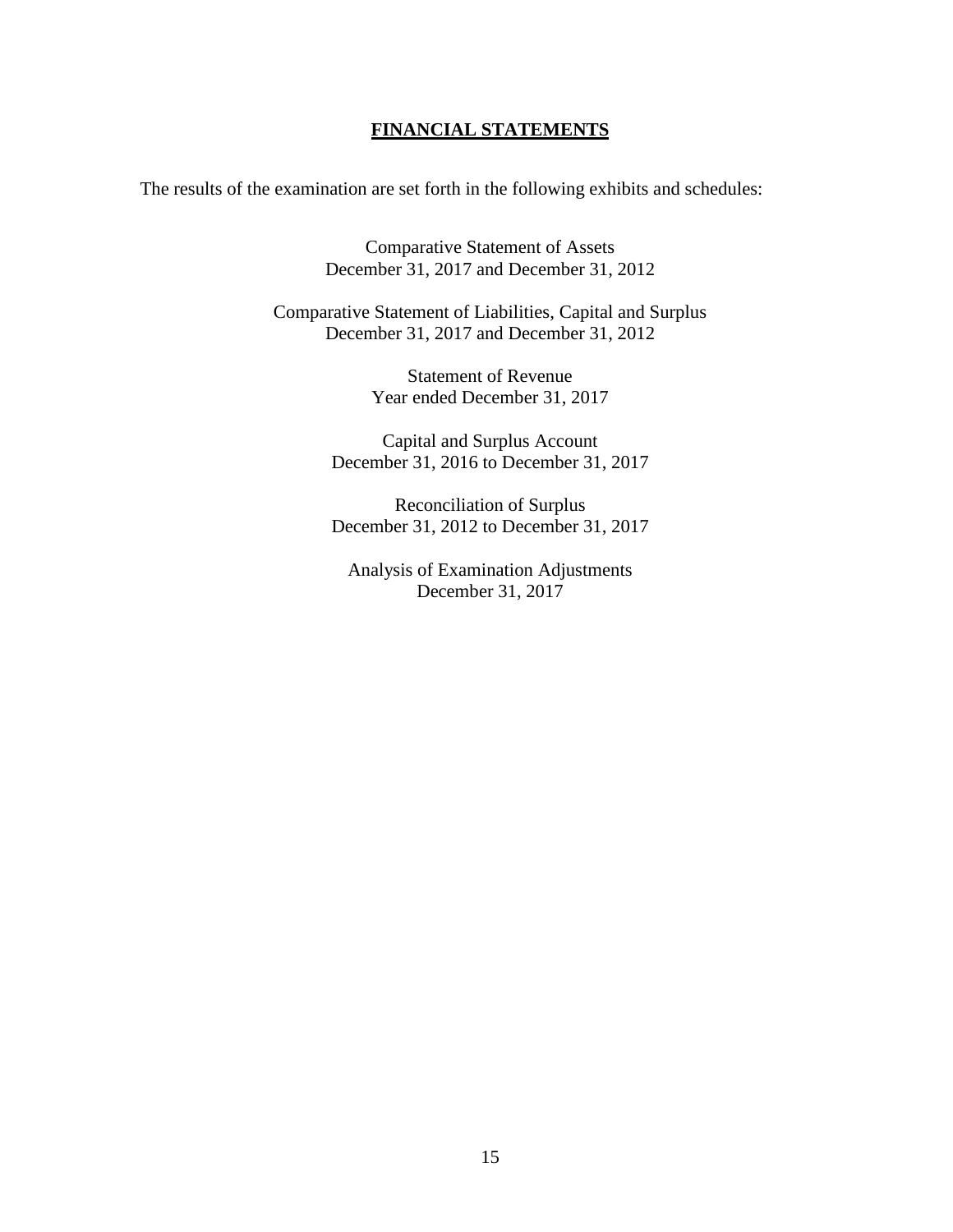## **DELTA DENTAL OF RHODE ISLAND Comparative Statement of Assets December 31, 2017 and 2012**

|                                                                          | December 31,  | December 31, | <b>Increase</b> |
|--------------------------------------------------------------------------|---------------|--------------|-----------------|
|                                                                          | 2017          | 2012         | (Decrease)      |
| <b>Bonds</b>                                                             | \$64,509,335  | \$39,937,591 | \$24,571,744    |
| <b>Common Stocks</b>                                                     | 56,169,624    | 19,895,214   | 36,274,410      |
| Cash and Cash Equivalents                                                | 5,863,688     | (1,703,210)  | 7,566,898       |
| Short-term Investments                                                   | $\theta$      | 22,146,197   | (22, 146, 197)  |
| <b>Other Invested Assets</b>                                             | 7,730,973     | $\theta$     | 7,730,973       |
| <b>Investment Income Due and Accrued</b>                                 | 575,285       | 469,265      | 106,020         |
| Uncollected Premiums and Agents'<br>Balances in the Course of Collection | 715,823       | 3,014,111    | (2,298,288)     |
| Amounts Receivable Related to Uninsured<br>Plans                         | 3,357,451     | 2,472,535    | 884,916         |
| Electronic Data Processing Equipment and<br>Software                     | 394,451       | 133,592      | 260,859         |
| Receivable from Parent, Subsidiaries and<br><b>Affiliates</b>            | 262,771       | 170,953      | 91,818          |
| Aggregate Write-ins Other Than Invested<br>Assets                        | 1,363         | 772,871      | (771, 508)      |
| <b>Total Assets</b>                                                      | \$139,580,764 | \$87,309,119 | \$52,271,645    |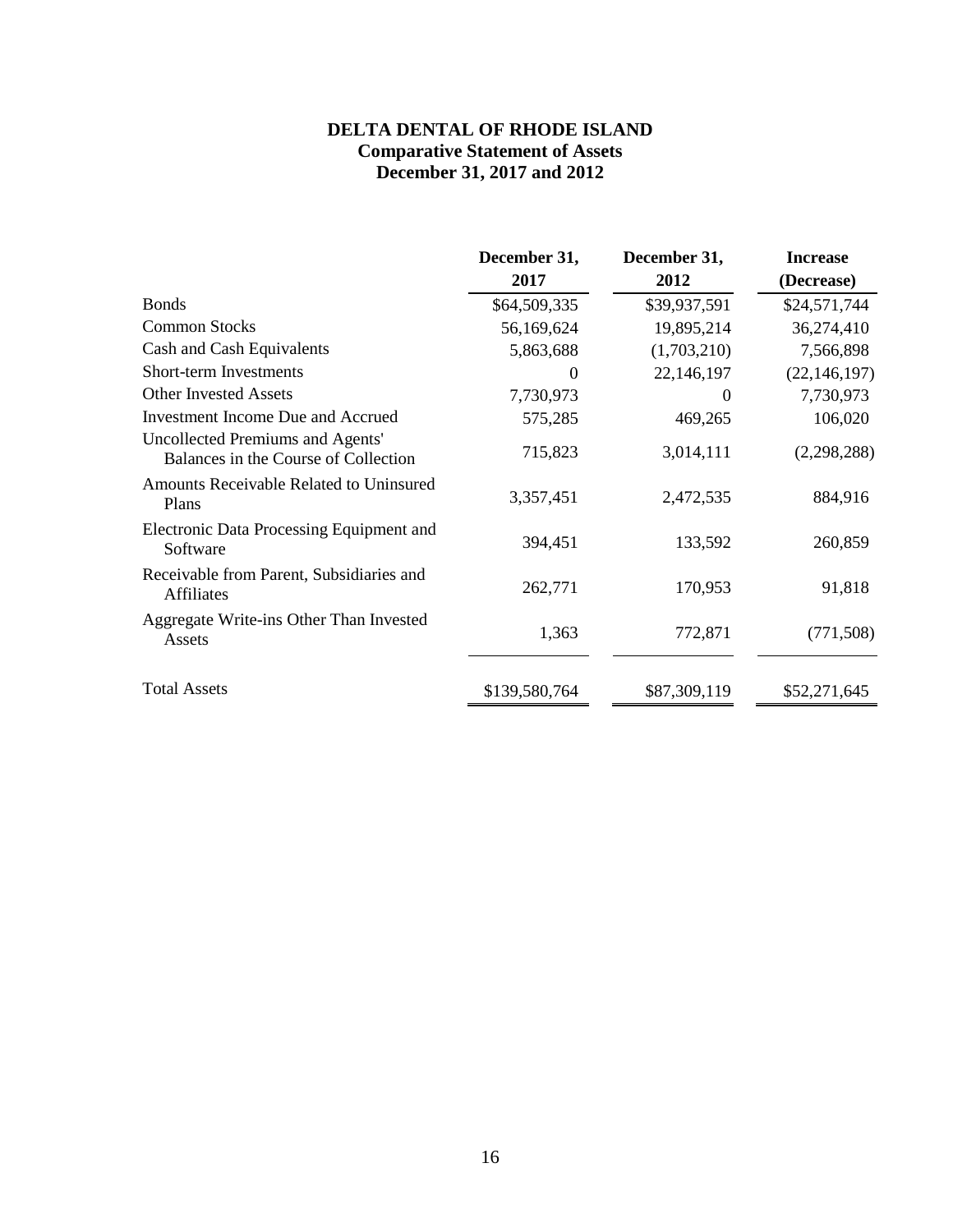## **DELTA DENTAL OF RHODE ISLAND Comparative Statement of Liabilities, Capital and Surplus December 31, 2017 and 2012**

|                                                            | December 31,  | December 31, | <b>Increase</b> |
|------------------------------------------------------------|---------------|--------------|-----------------|
|                                                            | 2017          | 2012         | (Decrease)      |
| Claims Unpaid                                              | \$4,342,000   | \$3,143,500  | \$1,198,500     |
| <b>Unpaid Claims Adjustment Expenses</b>                   | 403,303       | 147,224      | 256,079         |
| Premiums Received in Advance                               | 2,026,077     | 850,766      | 1,175,311       |
| General Expenses Due or Accrued                            | 11,915,662    | 5,689,960    | 6,225,702       |
| Amounts Due to Parent, Subsidiaries &<br><b>Affiliates</b> | 197,373       | 986,688      | (789, 315)      |
| Liability for Amounts Held Under Uninsured<br>Plans        | 1,762,316     | 1,589,611    | 172,705         |
| Aggregate Write-ins for Other Liabilities                  | 363,946       | 326,656      | 37,290          |
| <b>Total Liabilities</b>                                   | 21,010,677    | 12,734,405   | 8,276,272       |
| <b>Restricted Reserves for ACA Assessment</b>              | 841,948       | $\Omega$     | 841,948         |
| <b>Strategic Investment Reserve</b>                        | 46,643,574    | 19,015,018   | 27,628,556      |
| <b>Unassigned Funds (Surplus)</b>                          | 71,084,565    | 55,559,696   | 15,524,869      |
| <b>Total Capital and Surplus</b>                           | 118,570,087   | 74,574,714   | 43,995,373      |
| Total Liabilities, Capital and Surplus                     | \$139,580,764 | \$87,309,119 | \$52,271,645    |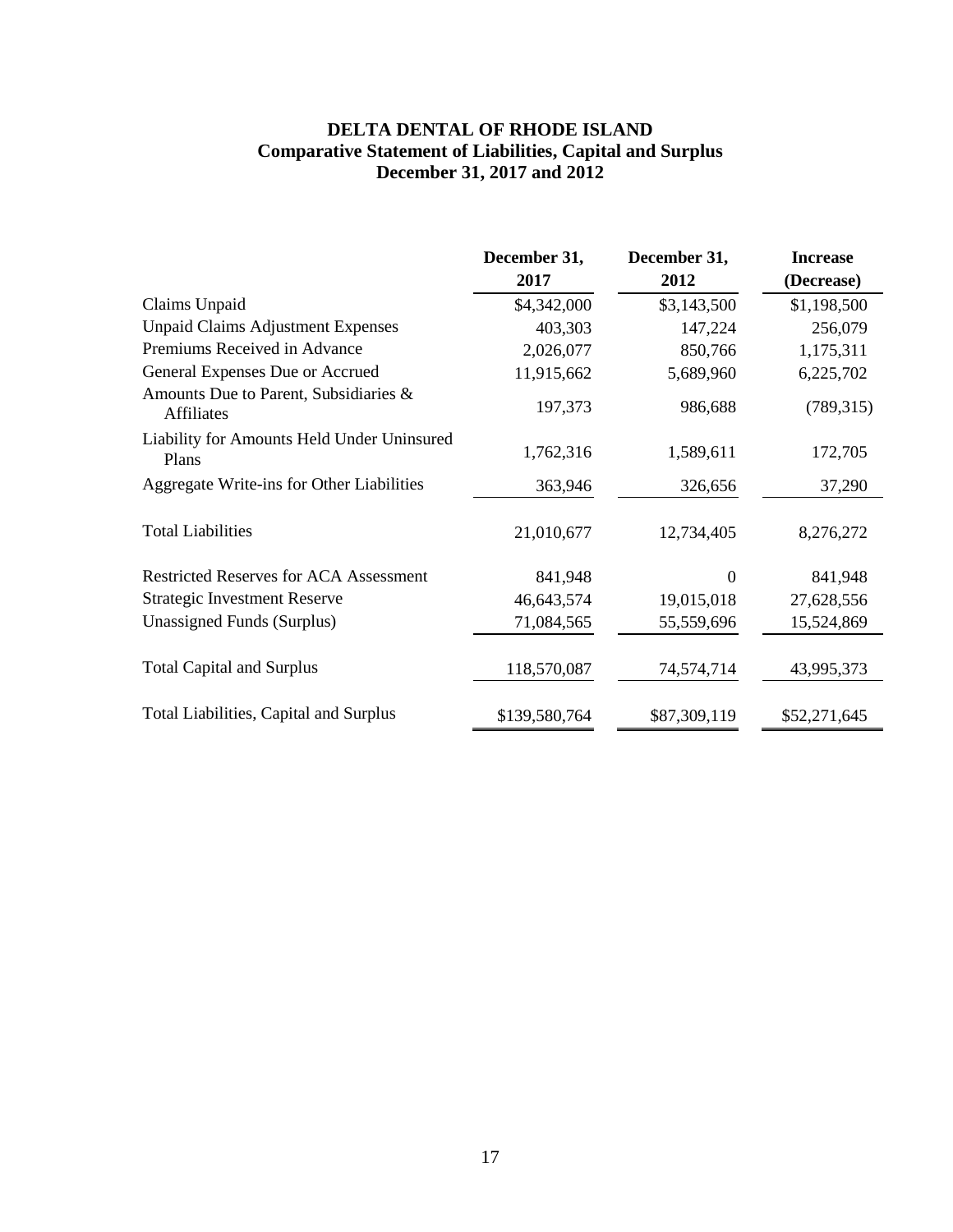## **DELTA DENTAL OF RHODE ISLAND Statement of Revenue Year Ended December 31, 2017**

## **REVENUES**

| Net Premium Income                                                            | \$97,522,483            |                  |
|-------------------------------------------------------------------------------|-------------------------|------------------|
| <b>Total Revenues</b>                                                         |                         | \$97,522,483     |
| <b>HOSPITAL AND MEDICAL</b>                                                   |                         |                  |
| <b>Other Professional Services</b>                                            | 78,438,614              |                  |
| <b>Total Hospital and Medical</b>                                             |                         | 78,438,614       |
| Less:<br><b>Claims Adjustment Expenses</b><br>General Administrative Expenses | 5,691,285<br>10,398,812 |                  |
| <b>Total Underwriting Deductions</b>                                          |                         | 16,090,097       |
| Net Underwriting Gain                                                         |                         | 2,993,772        |
| <b>INVESTMENT INCOME</b>                                                      |                         |                  |
| Net Investment Income Earned<br>Net Realized Capital Gains or (Losses)        | 1,667,272<br>105,167    |                  |
| Net Investment Gain or (Loss)                                                 |                         | 1,772,439        |
| <b>OTHER INCOME</b>                                                           |                         |                  |
| Aggregate Write-ins for Other Income or Expenses                              |                         | 154,378          |
| Net Income Before Federal Income Taxes                                        |                         | 4,920,589        |
| Federal Income Taxes Incurred                                                 |                         | $\boldsymbol{0}$ |
| Net Income                                                                    |                         | \$4,920,589      |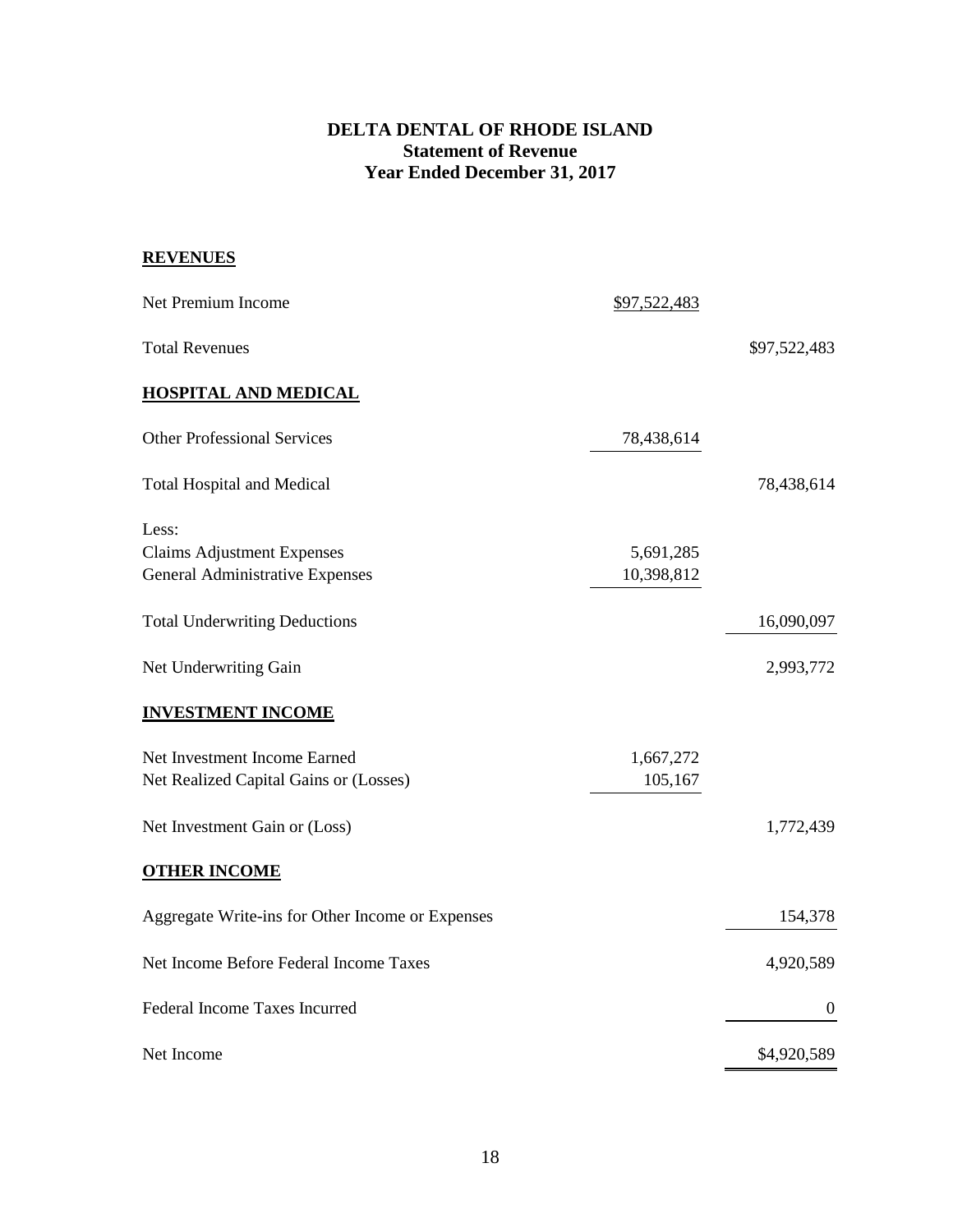## **DELTA DENTAL OF RHODE ISLAND Capital and Surplus Account December 31, 2016 to December 31, 2017**

Capital and Surplus, December 31, 2016 \$107,758,532

| Increase in<br>Surplus | Decrease in<br>Surplus |               |
|------------------------|------------------------|---------------|
| \$4,920,589            |                        |               |
| 5,264,582              |                        |               |
| 728,690                |                        |               |
|                        | \$102,306              |               |
| 10,913,861             | 102,306                |               |
|                        |                        | 10,811,555    |
|                        |                        | \$118,570,087 |
|                        |                        |               |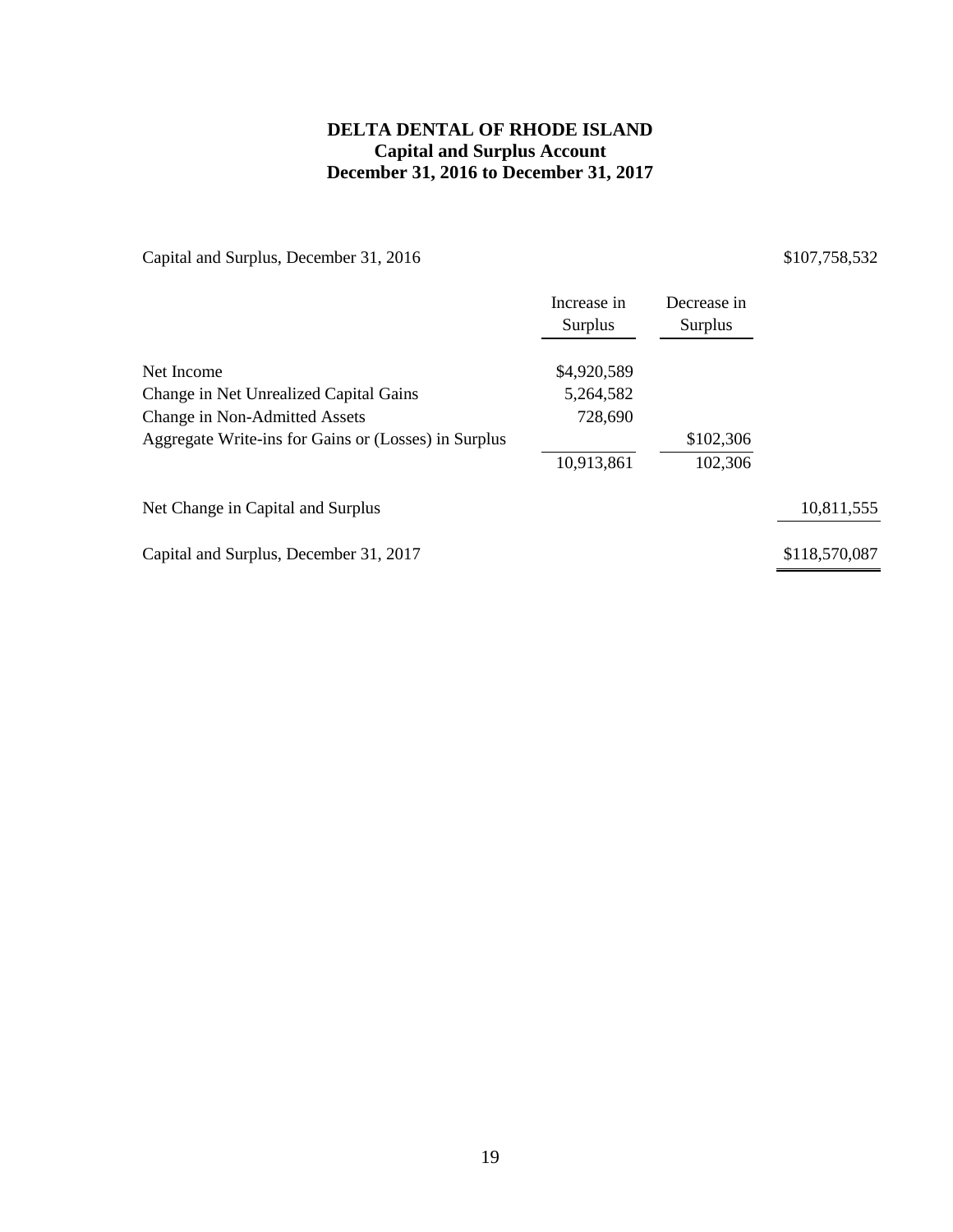## **DELTA DENTAL OF RHODE ISLAND Reconciliation of Surplus December 31, 2012 to December 31, 2017**

Surplus as Regards Policyholders, December 31, 2012 \$74,574,714

|                                                     | Increase in<br>Surplus | Decrease in<br>Surplus |               |
|-----------------------------------------------------|------------------------|------------------------|---------------|
| Net Income                                          | \$21,387,247           |                        |               |
| Change in Unrealized Capital Gains                  | 18,036,409             |                        |               |
| Change in Non-Admitted Assets                       | 4,711,340              |                        |               |
| Aggregate Write-ins for Gains and Losses in Surplus |                        | \$139,623              |               |
|                                                     | 44,134,996             | 139,623                |               |
| Increase in Surplus as Regards Policyholders,       |                        |                        |               |
| for the Years 2013 through 2017                     |                        |                        | 43,995,373    |
| Surplus as Regards Policyholders, December 31, 2017 |                        |                        | \$118,570,087 |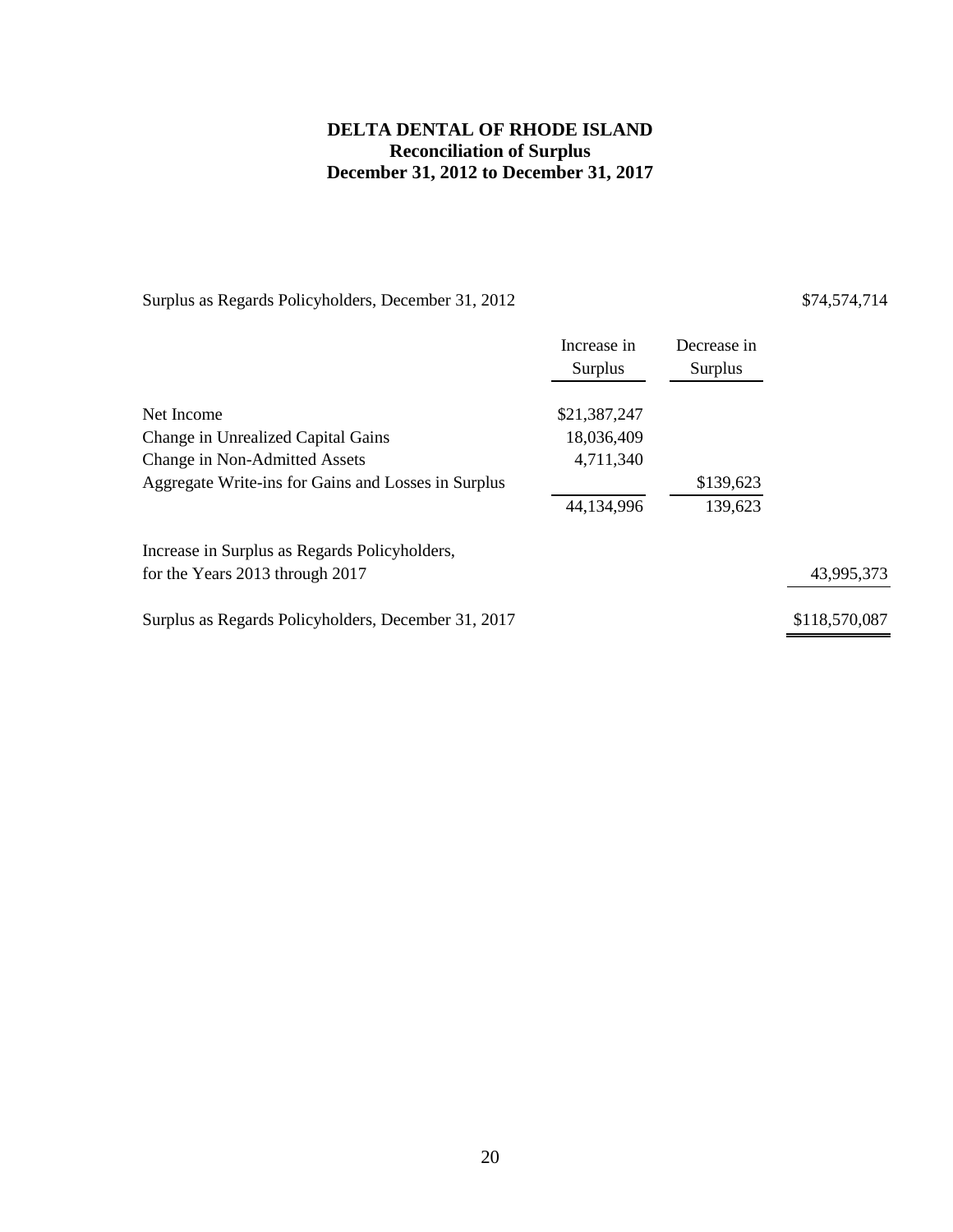## **DELTA DENTAL OF RHODE ISLAND Analysis of Examination Adjustments December 31, 2017**

The examination of the Company, performed as of December 31, 2017, did not disclose any material misstatements to the financial statements contained in its 2017 Annual Statement filing. Accordingly, the amounts reported by the Company have been accepted for purposes of this report.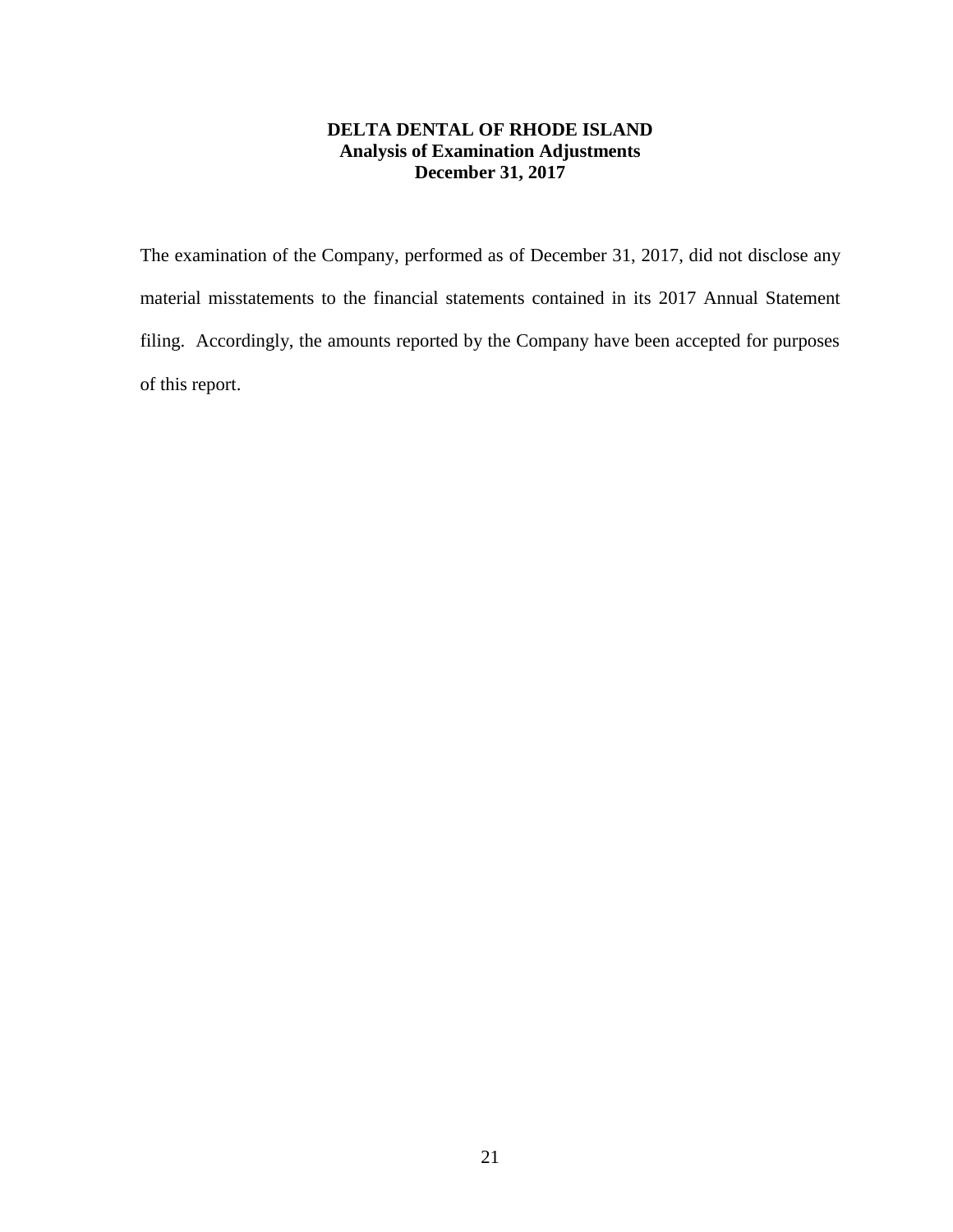### **COMMENTS ON FINANCIAL STATEMENTS**

#### **ASSETS**

### **Bonds \$64,509,335**

The above amount is the net admitted value of bonds held by the Company at December 31, 2017, and is the same as that reported in its 2017 Annual Statement. All of the Company's bonds are held in accordance with the terms of a custodial agreement with a third party financial institution.

The quality ratings of all securities included in the Company's bond portfolio were reviewed based upon criteria established by the National Association of Insurance Commissioners ("NAIC"). It was noted that 98.8% of the bond portfolio represents either class 1 or class 2 securities which are bonds of the "highest" and "high" quality respectively, according to the NAIC rating system.

The book value, par value, fair value, and actual cost of the bond portfolio as of December 31, 2017, are as follows:

| Book/Adjusted<br>Carrying<br>Value | Par Value    | Fair Value   | <b>Actual Cost</b> |
|------------------------------------|--------------|--------------|--------------------|
| \$64,509,335                       | \$62,983,060 | \$64,757,549 | \$66,148,834       |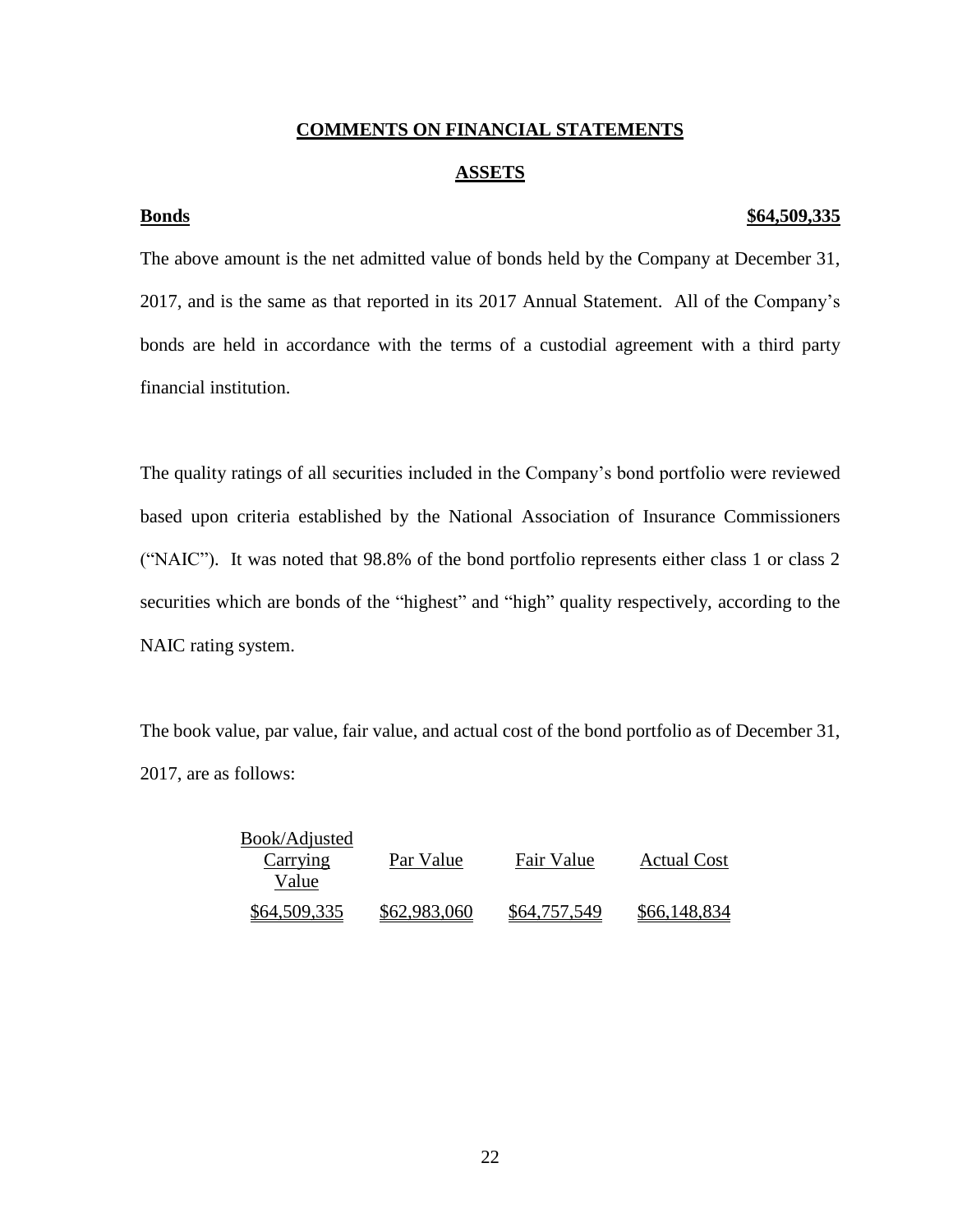#### **LIABILITIES**

#### **Accrued Claims and Loss Adjustment Expenses \$4,745,303**

| Claims Unpaid                            | \$4,342,000 |
|------------------------------------------|-------------|
| <b>Unpaid Claims Adjustment Expenses</b> | 403,303     |
| Total                                    | \$4,745,303 |

The reserves for losses and loss adjustment expenses reflected above are the same as those reported by the Company in its 2017 Annual Statement. The reserve calculation prepared by the Company was reviewed by INS Consultants, Inc. (INS), consulting actuaries for the Rhode Island Insurance Division. INS relied upon the underlying data reported by the Company, and their analyses included a review of the actuarial assumptions and methods used by the Company in determining the reserves, and such tests of actuarial calculations as deemed necessary.

In assisting INS with the reserve analysis, the examiners either independently performed or relied upon the procedures performed by the Company's independent accounting firm and internal audit department to verify the integrity of the underlying claims data, including completeness testing. A combination of subjective and statistical sampling techniques was utilized in testing the claims data, as deemed appropriate.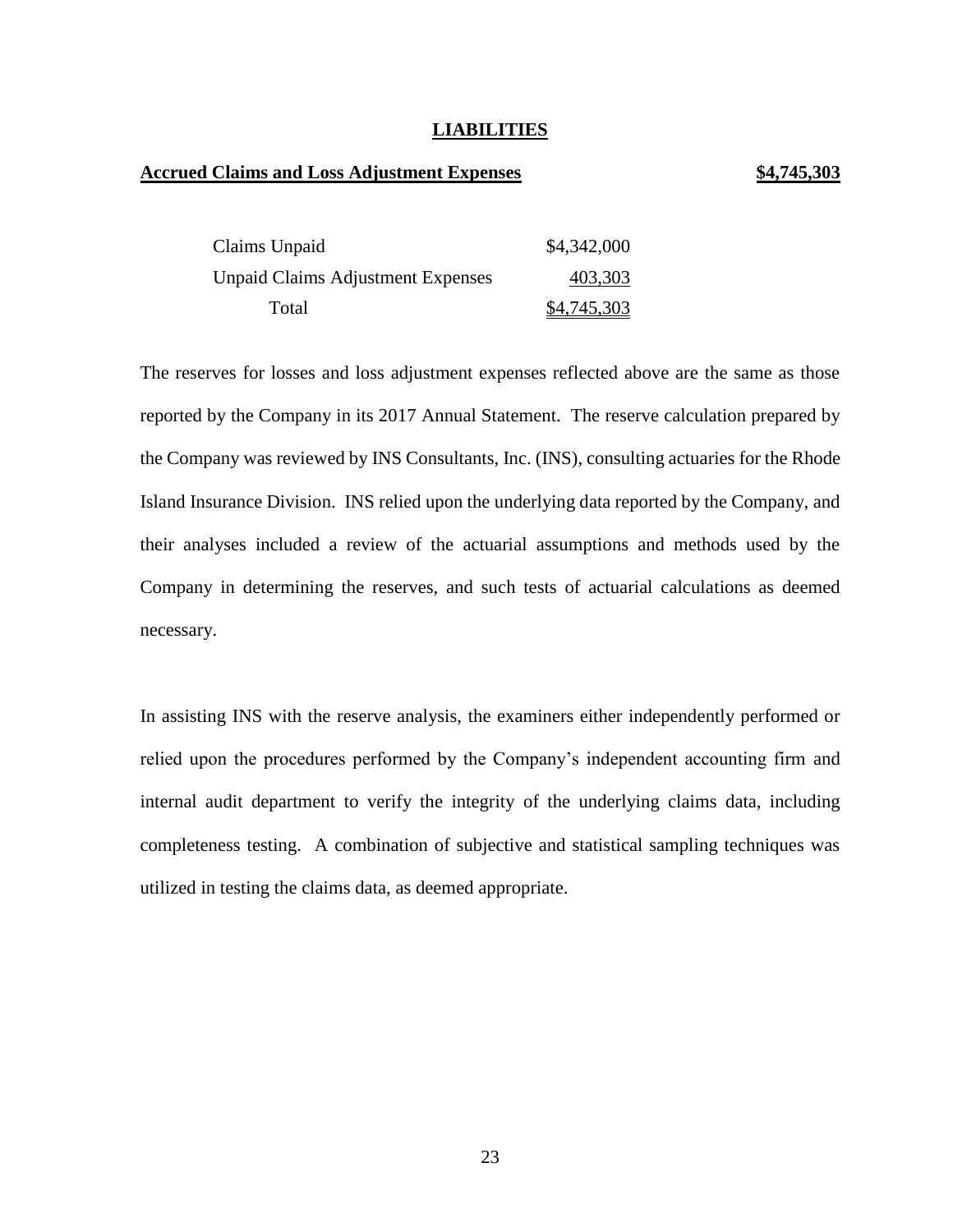# **CAPITAL AND SURPLUS**

## **Capital and Surplus \$118,570,087**

The above amount is the same as that reported by the Company in its 2017 Annual Statement,

and consists of the following:

| <b>Restricted Reserves for ACA Assessment</b> | \$841,948     |
|-----------------------------------------------|---------------|
| Aggregate Write-ins for Other Than Special    | 46,643,574    |
| <b>Surplus Funds</b>                          |               |
| Unassigned Funds (Surplus)                    | 71,084,565    |
| Surplus as Regards Policyholders              | \$118,570,087 |